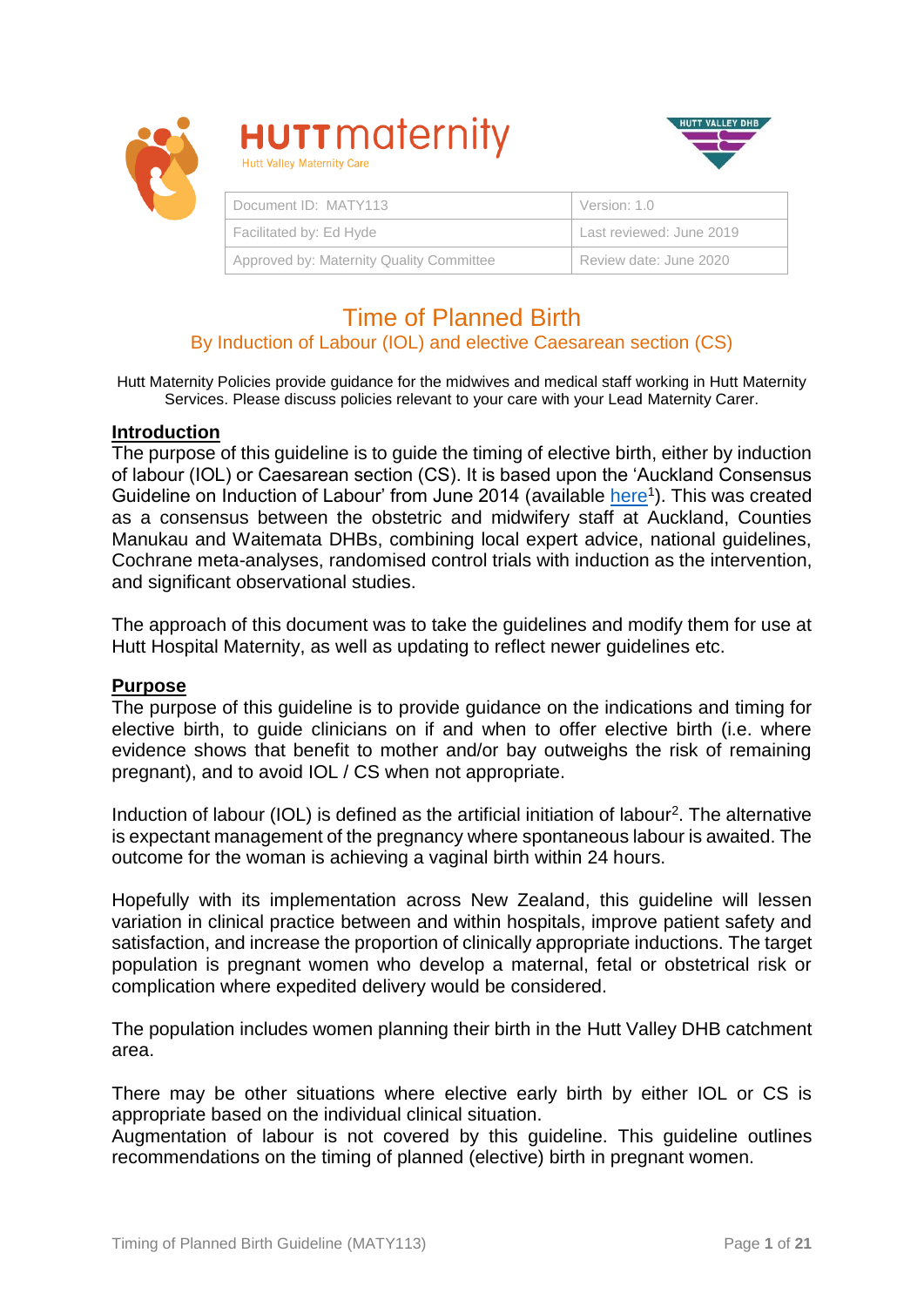## **Scope**

All medical and midwifery staff employed by Hutt Valley DHB. All Hutt Valley DHB Maternity access holders.

#### **Rationale**

Rate of IOL is one of the ten clinical maternity indicators identified by the New Zealand Ministry of Health, as part of its national quality and safety programme for maternity services.<sup>3</sup>Overall IOL rates have steadily increased over the last two decades.

In 2016, in women expected to have an uncomplicated pregnancy and low intervention rates (defined as nulliparous, age 20-34 years, 37+0 – 41+6 weeks' gestation, cephalic-presenting singleton baby, and no obstetric complications, known as a 'standard primipara'), the induction of labour rate at Hutt Hospital was 6.1%. The average for New Zealand that year was 6.3%.<sup>3</sup>

The overall rate of IOL at Hutt Hospital for 2017 was 25% for all women booked at the hospital.

The most common indications were: pre-labour rupture of membranes at term, postterm, suspected small for gestational age fetus, and diabetes in pregnancy.

The Ministry of Health has been collecting comprehensive maternal outcome data since 2009. The annual reports show that by DHB of residence, for Hutt Valley DHB the IOL rate for standard primiparae has been:

| Year | <b>Inductions</b><br>of labour | <b>Standard</b><br>primiparae | <b>Hutt</b><br><b>Maternity</b><br><b>Rate (%)</b> | <b>NZ</b><br><b>Average</b><br><b>Rate (%)</b> |
|------|--------------------------------|-------------------------------|----------------------------------------------------|------------------------------------------------|
| 2016 | 21                             | 347                           | 6.1                                                | 6.3                                            |
| 2015 | 16                             | 305                           | 5.2                                                | 5.7                                            |
| 2014 | 14                             | 266                           | 5.3                                                | 5.6                                            |
| 2013 | 9                              | 263                           | 3.4                                                | 5.2                                            |
| 2012 | 8                              | 323                           | 2.5                                                | 4.2                                            |
| 2011 | 11                             | 338                           | 3.3                                                | 4.3                                            |

#### **Levels of evidence for intervention studies <sup>2</sup>**

- Level 1: Meta-analyses, systematic reviews of randomized controlled trials (RCTs), or RCTs with a low risk of bias
- Level 2: Systematic reviews of case–control or cohort studies, or well conducted case–control or cohort studies with a low risk of confounding, bias or chance and a moderate probability that the relationship is causal
- Level 3: Non-analytic studies (for example, case reports, case series)
- Level 4: Expert opinion, formal consensus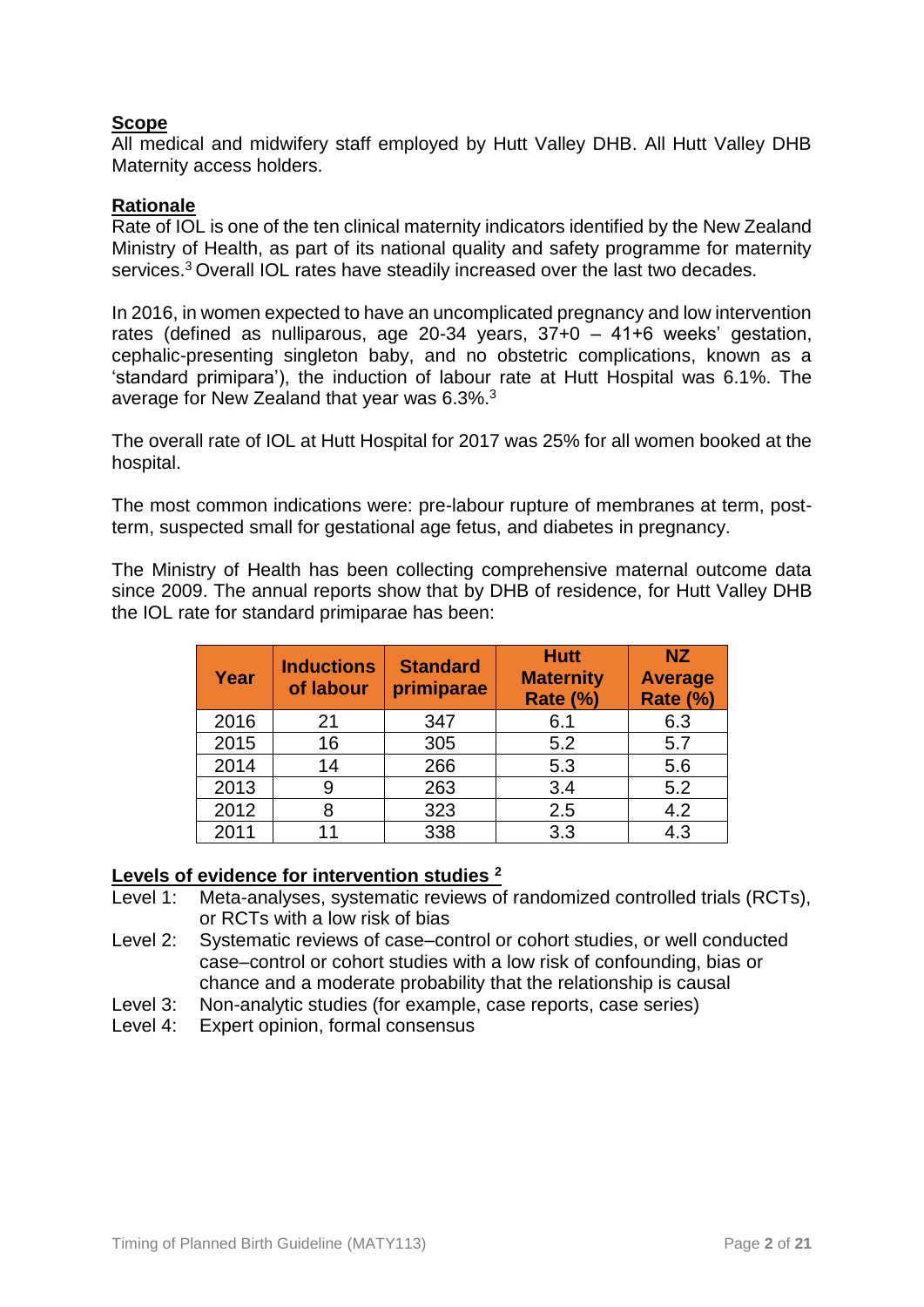# **List of possible indications for planned early birth by IOL or CS**

- 1. Post-term
- 2. Pre-labour rupture of membranes ≥ 37 weeks (term PROM)
- 3. Premature pre-labour rupture of membranes between 34+0 and 36+6 weeks (PPROM)
- 4. Advanced maternal age
- 5. Obesity in pregnancy
- 6. Gestational diabetes
- 7. Hypertension in pregnancy
- 8. Suspected small for gestational age (SGA) and/or fetal growth restriction  $(FGR) \geq 34$  weeks
- 9. Suspected macrosomia
- 10.Multiple pregnancy
- 11.Pregnancy following artificial reproductive techniques (ART)
- 12.Fetal growth restriction (FGR) / intrauterine growth restriction (IUGR)
- 13.Antepartum haemorrhage (APH) of unknown origin / recurrent APH
- 14.Previous stillbirth
- 15.Obstetric cholestasis
- 16.Placenta praevia and accreta
- 17.Vasa praevia
- 18.Polyhydramnios at term

#### **Membrane sweeping to reduce the risk of post-term induction of labour**

Membrane sweeping performed at  $\geq$  38 weeks reduces the duration of pregnancy.<sup>4</sup> It is not a method of IOL.

Eight women would need to have membrane sweeping in order to prevent one formal post-term IOL. Thus, all women should be offered the option of membrane sweeping from 38 weeks.

Consider offering membrane sweeping after 39-40 weeks, especially in low-risk multiparous women.

Advise of the benefits of repeated membrane sweeping.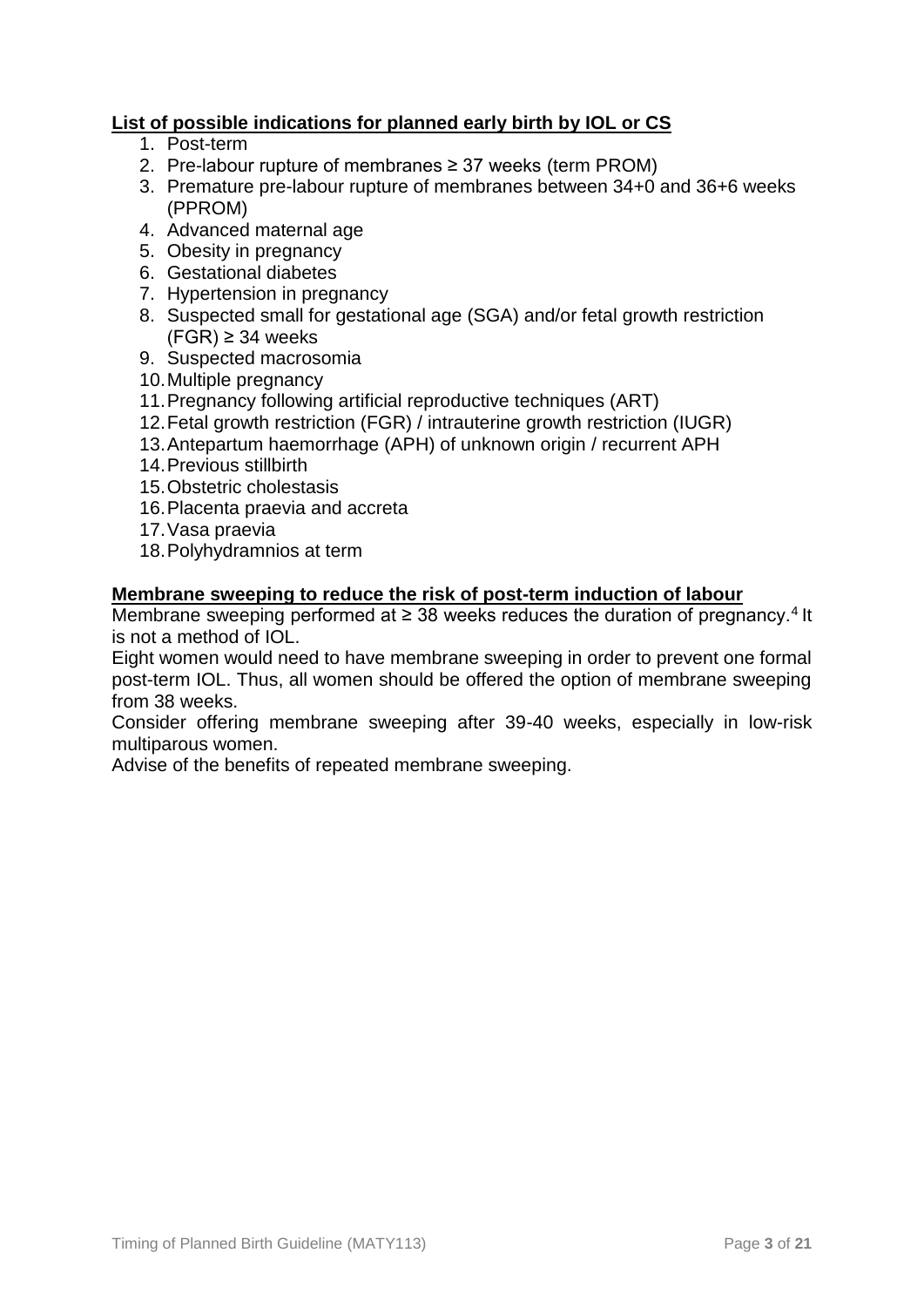| Post-term / post-dates pregnancy                                                                                                                                                                                                                                                                                                                                                                                                                                                                                                                                                                                                                                                                                                                                                                                                                                                                                                                                                                                                                                                                                                                                                                                                                                                                                                                                                                                                                           | <b>Evidence</b> |
|------------------------------------------------------------------------------------------------------------------------------------------------------------------------------------------------------------------------------------------------------------------------------------------------------------------------------------------------------------------------------------------------------------------------------------------------------------------------------------------------------------------------------------------------------------------------------------------------------------------------------------------------------------------------------------------------------------------------------------------------------------------------------------------------------------------------------------------------------------------------------------------------------------------------------------------------------------------------------------------------------------------------------------------------------------------------------------------------------------------------------------------------------------------------------------------------------------------------------------------------------------------------------------------------------------------------------------------------------------------------------------------------------------------------------------------------------------|-----------------|
| Women should be offered the option of IOL between 41+0 weeks and 42+0 weeks<br>to reduce the risks associated with post-term pregnancy (generally from 41+3 weeks<br>onwards)                                                                                                                                                                                                                                                                                                                                                                                                                                                                                                                                                                                                                                                                                                                                                                                                                                                                                                                                                                                                                                                                                                                                                                                                                                                                              |                 |
| Post-term pregnancy is defined as pregnancy that has progressed<br>beyond 42 weeks. <sup>2</sup> The term post-dates is often used for women<br>between 40+0 and 41+6 weeks.<br>The risk of fetal death increases significantly with gestational age:<br>At 37-40 weeks: 0.16% (1.58 per 1000)<br>At or beyond 41 weeks: 0.22% (2.2 per 1000) 44<br>Women in the studies included in the Cochrane review that<br>underwent planned IOL at 41 or more weeks versus expectant<br>management (awaiting spontaneous labour) had significantly fewer<br>perinatal deaths (RR 0.3). In addition, women in the planned IOL<br>group were significantly less likely to have a Caesarean section (RR<br>0.82). <sup>5</sup> A systematic review of nine RCTs comparing expectant<br>management with planned IOL had similar findings. <sup>6</sup> Factors<br>associated with successful labour induction included increased<br>parity, more favourable Bishop score at commencing IOL, and<br>decreased gestational age.<br>IOL at 41 weeks or beyond, compared with awaiting spontaneous<br>labour for at least another week, is associated with:<br>Fewer perinatal deaths: 0.03% versus 0.34%<br>No significant difference in the risk of Caesarean section<br>$\bullet$<br>for women induced at 41 and 42 weeks<br>Lower risk of meconium aspiration syndrome at 42 weeks<br>(3.0% versus 4.7%) and significantly lower at 41 weeks<br>(0.9% versus 3.3%) $^5$ | Level 1         |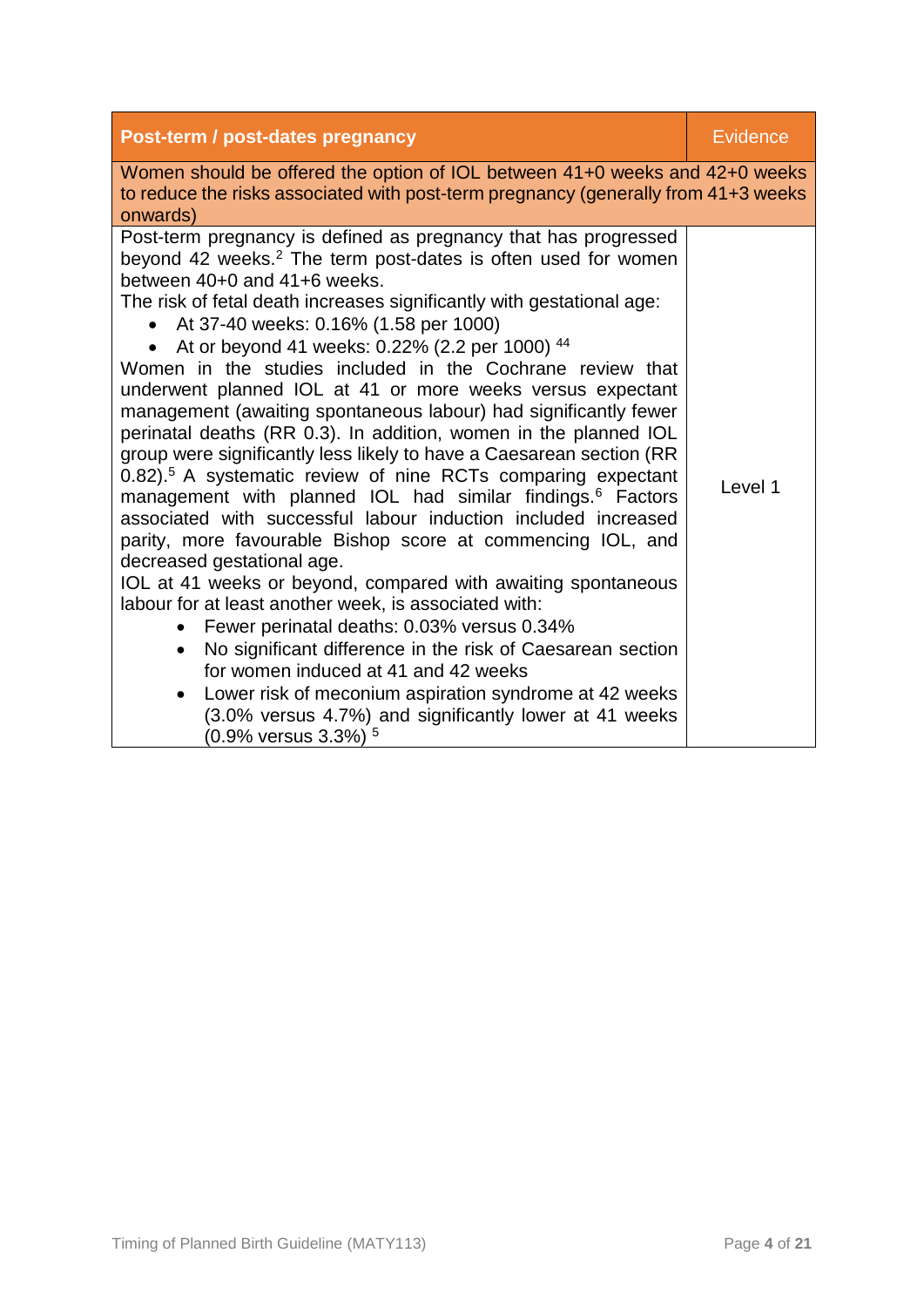| <b>Pre-labour rupture of membranes <math>\geq</math> 37 weeks (term PROM)</b>                                                                                                                                                                                                                                                                                                                                                                                                                                                                                                                    | Evidence |
|--------------------------------------------------------------------------------------------------------------------------------------------------------------------------------------------------------------------------------------------------------------------------------------------------------------------------------------------------------------------------------------------------------------------------------------------------------------------------------------------------------------------------------------------------------------------------------------------------|----------|
| Women with diagnosed term PROM should be offered the option of IOL or expectant                                                                                                                                                                                                                                                                                                                                                                                                                                                                                                                  |          |
| management<br>If GBS positive – prophylactic antibiotics and early induction recommended                                                                                                                                                                                                                                                                                                                                                                                                                                                                                                         |          |
| • If GBS negative / low-risk – may wait expectantly for 18-24 hours (see guideline)                                                                                                                                                                                                                                                                                                                                                                                                                                                                                                              |          |
| Women in the studies included in the Cochrane review that<br>underwent planned early birth (usually IOL with oxytocin or<br>prostaglandins) for PROM at $\geq$ 37 weeks vs. expectant management<br>(wait for spontaneous labour) were significantly less likely to develop<br>infection (chorioamnionitis in labour or postnatal endometritis (RR<br>0.45)), and were not more likely to have a Caesarean section. Their<br>babies were less likely to be admitted to the neonatal unit (RR 0.7),<br>and there was a trend to less neonatal infection requiring intravenous<br>antibiotics. $7$ | Level 1  |
| The New Zealand consensus guideline <sup>8</sup> on the prevention of early-<br>onset neonatal Group B Streptococcal infection agreed that<br>membrane rupture longer than 18 hours is a risk factor infection, and<br>so in women with term PROM longer than this, they ought to be<br>offered IOL and antibiotics once labour is established.                                                                                                                                                                                                                                                  | Level 4  |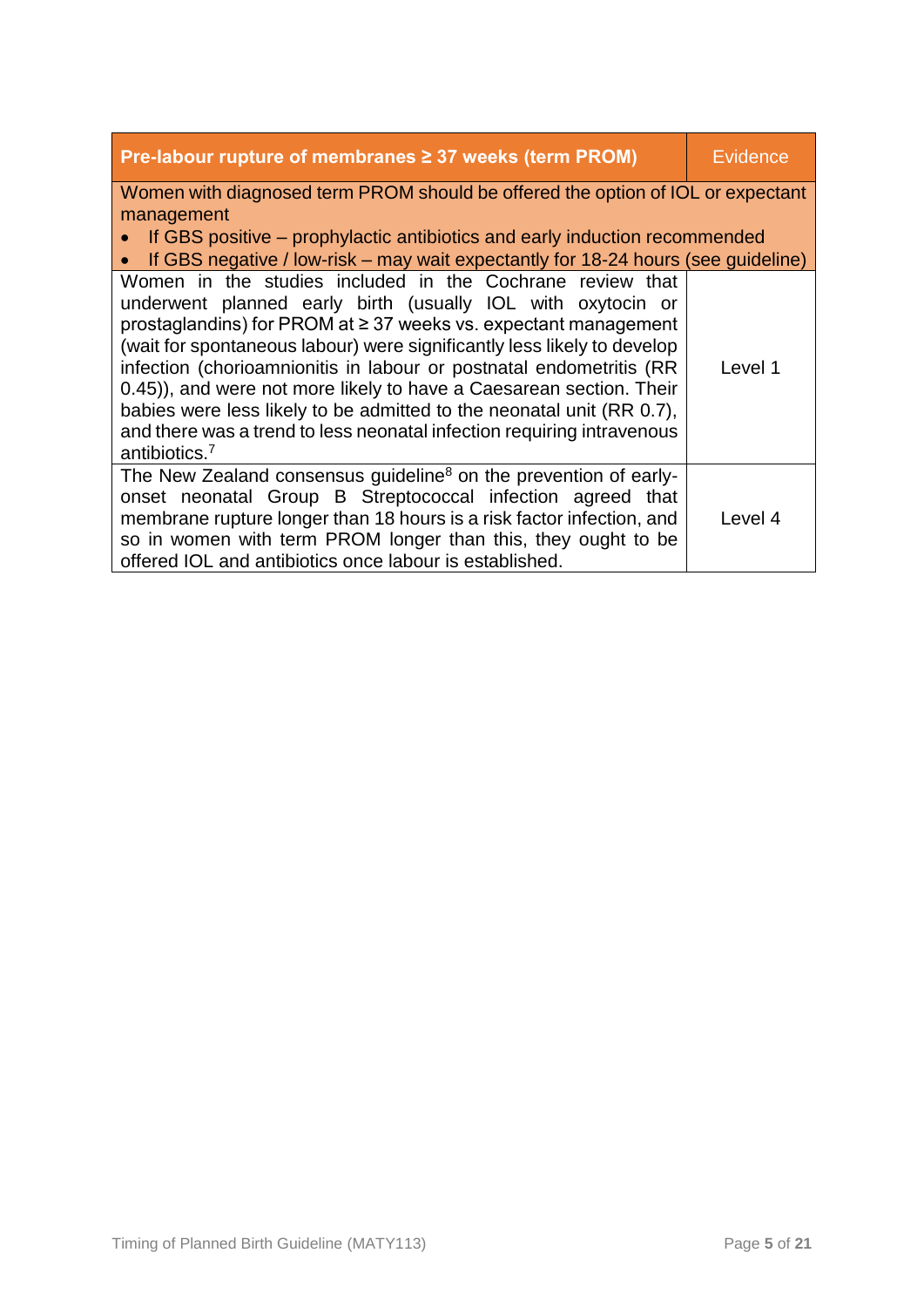| <b>Advanced maternal age (AMA)</b>                                                                                                                                                                                                                                                                                                                                                                                                                                                                                                                                                                                                                                                                                                                                                                                                                                                                                                                                                                                               | <b>Evidence</b> |
|----------------------------------------------------------------------------------------------------------------------------------------------------------------------------------------------------------------------------------------------------------------------------------------------------------------------------------------------------------------------------------------------------------------------------------------------------------------------------------------------------------------------------------------------------------------------------------------------------------------------------------------------------------------------------------------------------------------------------------------------------------------------------------------------------------------------------------------------------------------------------------------------------------------------------------------------------------------------------------------------------------------------------------|-----------------|
| Women $\geq 40$ years old may be offered IOL at 40+0 weeks<br>In the absence of other obstetric or medical indications, maternal age 39 years or less<br>is not an indication for IOL                                                                                                                                                                                                                                                                                                                                                                                                                                                                                                                                                                                                                                                                                                                                                                                                                                            |                 |
| Advanced maternal age is an independent risk factor for perinatal<br>mortality.<br>A systematic review of eight cross-sectional population-based studies<br>in USA, Canada and Australia found that advanced maternal age (><br>35 years) was an independent risk factor for perinatal death, and the<br>risk was considerably higher in women $\geq 40$ years. <sup>9</sup><br>A 2012 retrospective cohort study in Australia of women with singleton<br>pregnancy who gave birth at $\geq$ 37 weeks showed a rate of stillbirth $\lt$<br>35 years of 1/1000, for 35-39 years rate of 0.8/1000, and for 40 years<br>and older a rate of 2.4/1000. After adjusting for smoking and small for<br>gestational age fetus, risk of stillbirth for women ≥ 40 years was 2.4<br>times higher than women $<$ 40 years.<br>Modelling based on UK data from 2010 suggests that a policy of<br>routine IOL at 40 weeks in women $\geq$ 40 years would require an extra<br>679 women to be induced to prevent one stillbirth. <sup>10</sup> | Level 4         |
| The 35/39 Trial <sup>11</sup> randomised 619 women over 35 years old to IOL at<br>39 weeks or expectant management. IOL had no significant effect on<br>the rate of Caesarean section and no adverse short-term effects on<br>maternal or neonatal outcomes. The study was under-powered and<br>there were no stillbirths in neither group.                                                                                                                                                                                                                                                                                                                                                                                                                                                                                                                                                                                                                                                                                      | Level 1         |
| There has been a trend across New Zealand over recent years toward<br>early IOL for women $\geq$ 35 years.<br>In women between 35 and 39, consider fetal assessment from 40<br>weeks (ultrasound scan, CTG); if there are any concerns about fetal<br>well-being, then IOL should be offered.<br>In the absence of other obstetric or medical indications, age (35-39)<br>years) alone is not an indication for IOL.                                                                                                                                                                                                                                                                                                                                                                                                                                                                                                                                                                                                             | Level 4         |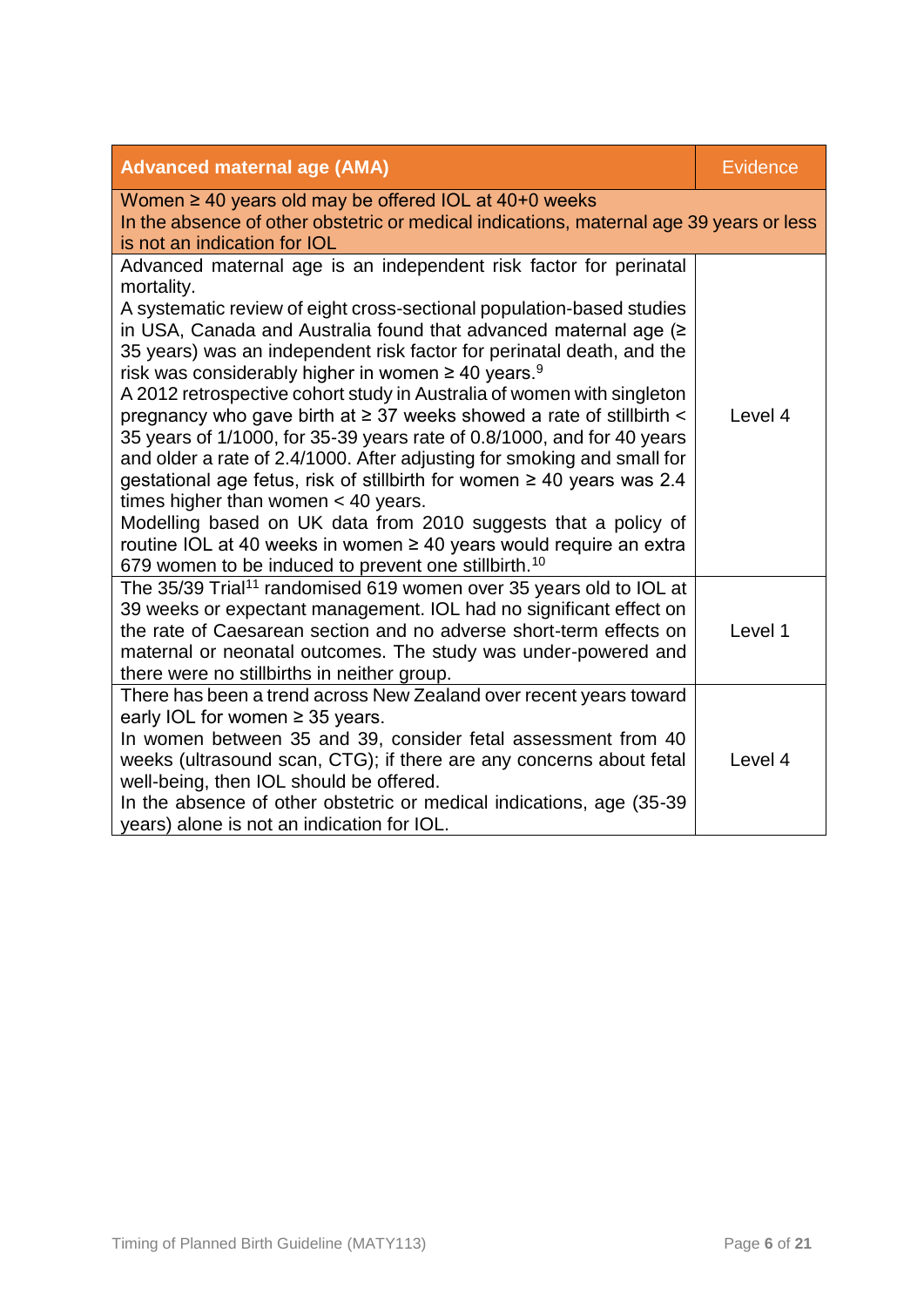| <b>Obesity in pregnancy</b>                                                                                                                                                                                                                                                                                                                                                                                                                                                                                                                                                                                                                                                                                                                                                                                                                                                                                                                                                                                                           | Evidence |
|---------------------------------------------------------------------------------------------------------------------------------------------------------------------------------------------------------------------------------------------------------------------------------------------------------------------------------------------------------------------------------------------------------------------------------------------------------------------------------------------------------------------------------------------------------------------------------------------------------------------------------------------------------------------------------------------------------------------------------------------------------------------------------------------------------------------------------------------------------------------------------------------------------------------------------------------------------------------------------------------------------------------------------------|----------|
| In the absence of other obstetric or medical indications, obesity alone is not an<br>indication for <b>IOL</b>                                                                                                                                                                                                                                                                                                                                                                                                                                                                                                                                                                                                                                                                                                                                                                                                                                                                                                                        |          |
| Women with booking body mass index (BMI) $\geq$ 35 have an increased<br>risk of antenatal complications such as pre-eclampsia, gestational<br>diabetes and small for gestational age fetus, and of complications<br>during labour and birth (emergency Caesarean section, shoulder<br>dystocia and post-partum haemorrhage). <sup>12</sup> In addition, a population-<br>based cohort study in the United States found a significant increase<br>in risk of stillbirth with increasing BMI, and with increasing gestational<br>age. <sup>13</sup> After adjusting for confounders, risk of stillbirth for women with<br>BMI $\geq$ 40 years was 2.5 times higher than women with normal BMI.<br>However, no evidence was found about the effectiveness of early<br>IOL to reduce these risks.<br>In the absence of other obstetric or medical indications, obesity alone<br>is not an indication for IOL.<br>Ongoing risk assessment and fetal surveillance through pregnancy,<br>in consultation with an obstetrician, is important. | Level 4  |

| <b>Gestational diabetes</b>                                                                                                                                                                                                                                                                                                                                                                                                                                                                                                                                                                                                                                                                                                                                                                                                                                                                                                                                                                                                                                 | Evidence |  |
|-------------------------------------------------------------------------------------------------------------------------------------------------------------------------------------------------------------------------------------------------------------------------------------------------------------------------------------------------------------------------------------------------------------------------------------------------------------------------------------------------------------------------------------------------------------------------------------------------------------------------------------------------------------------------------------------------------------------------------------------------------------------------------------------------------------------------------------------------------------------------------------------------------------------------------------------------------------------------------------------------------------------------------------------------------------|----------|--|
| Normally grown fetus and good glucose control – offer IOL at 40 weeks<br>If baby >90 <sup>th</sup> centile customised and/or maternal co-morbidities - offer IOL from 38<br>weeks                                                                                                                                                                                                                                                                                                                                                                                                                                                                                                                                                                                                                                                                                                                                                                                                                                                                           |          |  |
| No evidence was found about the effectiveness of early IOL to<br>reduce risks associated with gestational diabetes, with the exception<br>of macrosomia. <sup>14, 15</sup><br>Women with GDM, a normally grown fetus, and good glucose control<br>throughout pregnancy ( $\geq 90\%$ of blood glucose readings within<br>treatment targets) should not be routinely offered IOL before 40<br>weeks.<br>The decision about IOL needs to be individualized in women with<br>poor glucose control, a large or small baby, or co-morbidities (such<br>as pre-eclampsia, BMI $\geq$ 40, age $\geq$ 40), in consultation with an<br>obstetrician.<br>The Ministry of Health 2014 guideline <sup>16</sup> suggests that if ultrasound at<br>36-37 weeks reports normal fetal growth $($ ≤ 90 <sup>th</sup> centile customised)<br>and there are no maternal or fetal comorbidities, plan delivery at 40+<br>weeks. If, however, fetal growth is $> 90th$ centile customised or there<br>are maternal and/or fetal comorbidities, plan delivery for 38-39<br>weeks. | Level 4  |  |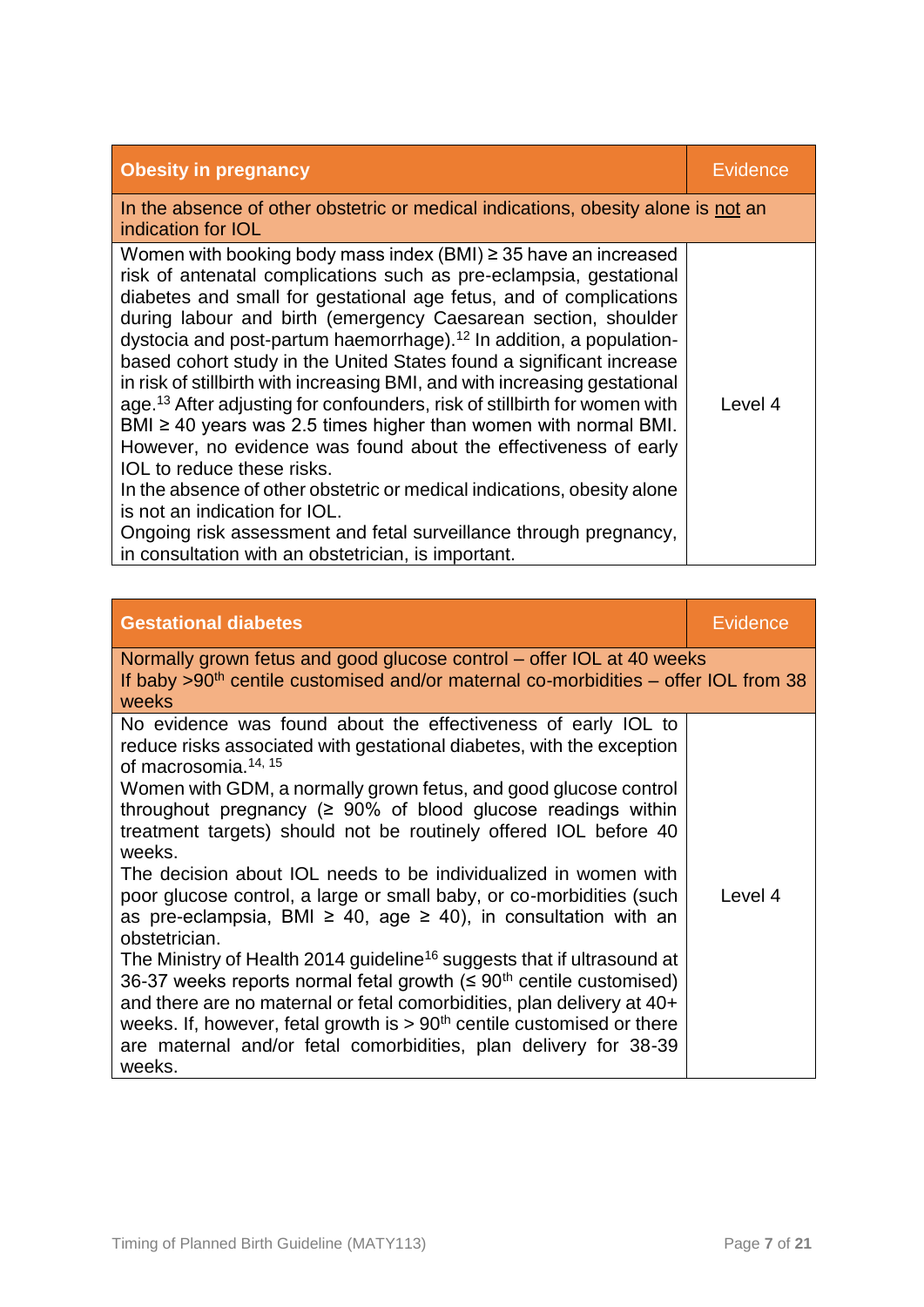| <b>Hypertension in pregnancy</b>                                                                                                                                                                                                                                                                                                                                                                                                                                                                                                                                 | <b>Evidence</b> |  |
|------------------------------------------------------------------------------------------------------------------------------------------------------------------------------------------------------------------------------------------------------------------------------------------------------------------------------------------------------------------------------------------------------------------------------------------------------------------------------------------------------------------------------------------------------------------|-----------------|--|
| Women with gestational hypertension and/or pre-eclampsia should be offered<br>IOL at 37 weeks to improve maternal outcomes                                                                                                                                                                                                                                                                                                                                                                                                                                       |                 |  |
| Women with chronic hypertension and no other concerning features can be                                                                                                                                                                                                                                                                                                                                                                                                                                                                                          |                 |  |
| managed expectantly beyond 37 weeks. Offer IOL no later than 40 weeks                                                                                                                                                                                                                                                                                                                                                                                                                                                                                            |                 |  |
| In the HYPITAT trial <sup>17</sup> women with hypertension, with or without<br>proteinuria, who underwent IOL at 37 weeks versus expectant<br>management were significantly less likely to develop adverse<br>maternal outcomes (eclampsia, HELLP, pulmonary oedema, venous<br>thromboembolism, abruption, severe pre-eclampsia, post-partum<br>haemorrhage > $1000m/$ (31% vs. 44%, p<0.01).                                                                                                                                                                    | Level 1         |  |
| The 2018 Ministry of Health guideline on the diagnosis and treatment                                                                                                                                                                                                                                                                                                                                                                                                                                                                                             |                 |  |
| of hypertension and pre-eclampsia in pregnancy <sup>18</sup> recommends that<br>in deciding on the timing of birth, consider blood pressure level and<br>its treatment, potential complications linked with the chosen mode of<br>birth, health of the mother and fetus, other obstetric complications or                                                                                                                                                                                                                                                        |                 |  |
| co-morbidities, and the woman's preferences.<br>Chronic hypertension: For women with low risk of adverse                                                                                                                                                                                                                                                                                                                                                                                                                                                         |                 |  |
| outcomes, consider expectant management beyond 37 weeks<br>with increased monitoring, offer IOL at 38 weeks, recommend no<br>later than 40 weeks                                                                                                                                                                                                                                                                                                                                                                                                                 |                 |  |
| Gestational hypertension: Under 37 weeks recommend<br>$\bullet$<br>expectant management, unless other concerns. Consider birth<br>after 37+0 weeks and by 39 weeks                                                                                                                                                                                                                                                                                                                                                                                               |                 |  |
| Pre-eclampsia - stable & not severe: Under 37 weeks<br>$\bullet$                                                                                                                                                                                                                                                                                                                                                                                                                                                                                                 |                 |  |
| recommend expectant management, unless other concerns.<br><b>Usually ought to be managed as in-patient. Recommend birth</b><br>after 37+0 weeks, as no appreciable benefit and increases the<br>risk of deterioration.                                                                                                                                                                                                                                                                                                                                           | Level 4         |  |
| Pre-eclampsia - unstable/severe or eclampsia: Under 34<br>$\bullet$<br>weeks: adopt an expectant approach in a secondary or tertiary<br>centre with resources for maternal and fetal monitoring and<br>critical care of the mother and the baby. If indication for birth<br>presents, administer corticosteroids for fetal lung maturation and<br>magnesium sulphate for fetal neuroprotection (if < 30 weeks).<br>After 34 weeks: recommend birth after stabilising the woman in a<br>centre with appropriate resources to care for the mother and the<br>baby. |                 |  |
| <b>HELLP syndrome:</b> At any gestational age recommend birth after<br>stabilising woman and after she has completed a course of<br>corticosteroids $(≤34+6$ weeks) for fetal lung maturation and<br>magnesium sulphate for fetal neuroprotection (if $<$ 30 weeks), if<br>time permits.                                                                                                                                                                                                                                                                         |                 |  |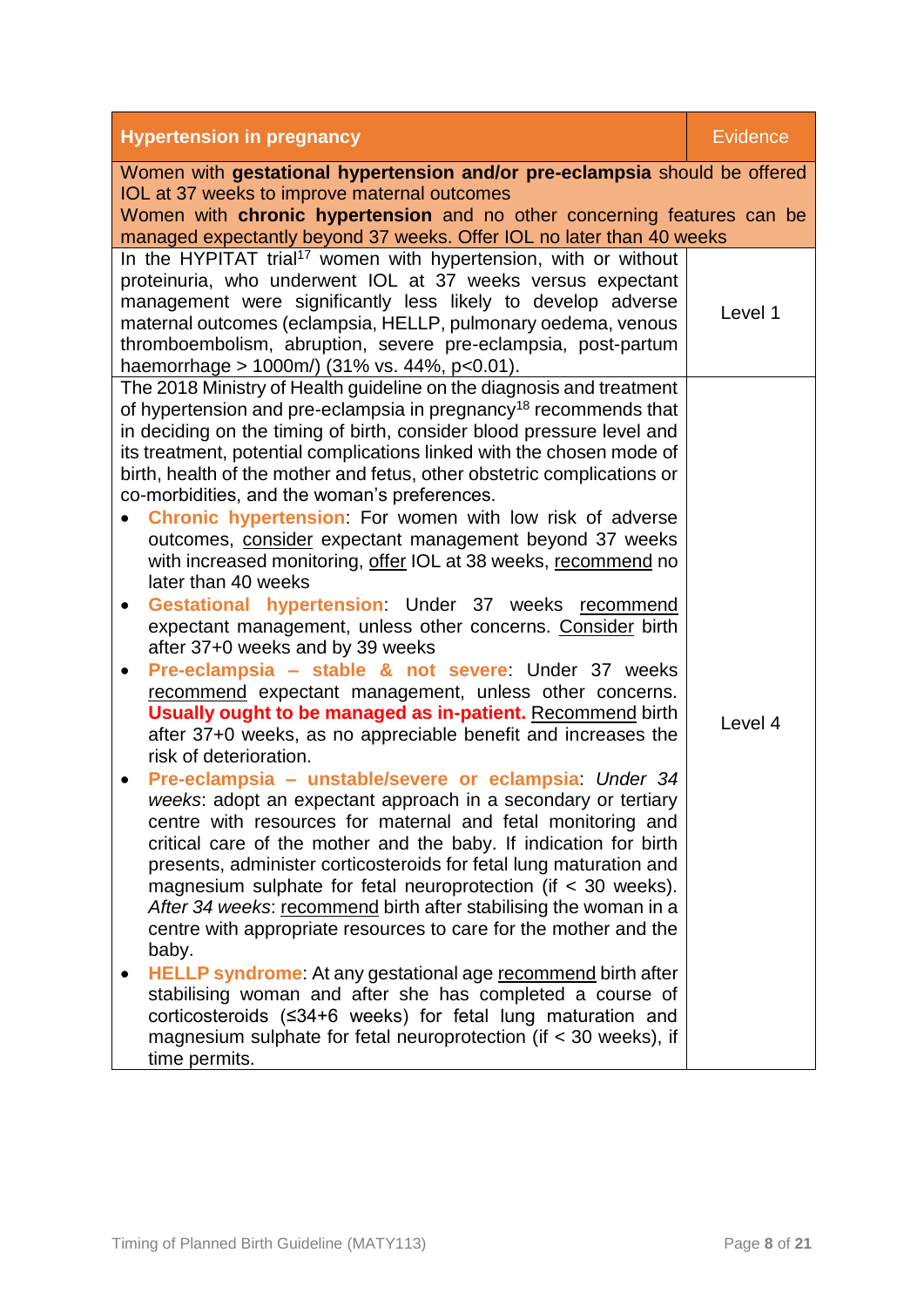| <b>Suspected small for gestational age (SGA)</b>                                                                                                                                                                                                                                                                                                                                                                                                                                                                                                                                                                                                                                                                                                                                                                                                                                                                                                                                                                                                                                                                                                                                                                                                                                                                                                                                                                                                                                                                    | <b>Evidence</b> |
|---------------------------------------------------------------------------------------------------------------------------------------------------------------------------------------------------------------------------------------------------------------------------------------------------------------------------------------------------------------------------------------------------------------------------------------------------------------------------------------------------------------------------------------------------------------------------------------------------------------------------------------------------------------------------------------------------------------------------------------------------------------------------------------------------------------------------------------------------------------------------------------------------------------------------------------------------------------------------------------------------------------------------------------------------------------------------------------------------------------------------------------------------------------------------------------------------------------------------------------------------------------------------------------------------------------------------------------------------------------------------------------------------------------------------------------------------------------------------------------------------------------------|-----------------|
| SGA babies should be managed as per NZ MFM Network SGA Guideline <sup>19</sup><br>Babies on 10 <sup>th</sup> centile customised (i.e. not SGA but very close) can be monitored<br>carefully and consider IOL at 40 weeks<br>In SGA babies with EFW $\geq 5$ <sup>th</sup> centile and normal Doppler indices, plan birth by 40<br>weeks<br>In SGA babies with either $EFW < 5th$ centile or abnormal Doppler indices, plan birth<br>by 38 weeks                                                                                                                                                                                                                                                                                                                                                                                                                                                                                                                                                                                                                                                                                                                                                                                                                                                                                                                                                                                                                                                                     |                 |
| Suspected small for gestational age (SGA) is defined as a fetus with<br>a customized estimated fetal weight (EFW) below the 10 <sup>th</sup> centile for<br>gestation.<br>Fetal growth restriction (FGR) is defined as a fetus that has failed to<br>reach its growth potential; it has considerable overlap with SGA but<br>is more difficult to define.<br>SGA babies have increased rates of perinatal morbidity and<br>mortality. Improved antenatal detection, careful management and<br>timely delivery may be associated with reduced morbidity and<br>mortality in SGA pregnancies. <sup>20</sup> Early induction, however, has not<br>been shown to improve neonatal outcomes. Secondary analysis of<br>the DIGITAT RCT using the Morbidity Assessment Index for<br>Newborns as the outcome, found that neonatal admissions to NICU<br>were lower after 38 weeks compared with 36 or 37 weeks'<br>gestation. <sup>21</sup><br>In settings where middle cerebral and uterine Doppler studies are<br>not available, women with suspected SGA/FGR should be offered<br>IOL at 38 weeks. <sup>19</sup><br>In settings where detailed Doppler studies are available, the decision<br>about IOL needs to be individualized based on these results along<br>with the severity of suspected growth restriction, in consultation with<br>an obstetrician.<br>Women with small babies with normal middle cerebral and uterine<br>Dopplers may be at lower risk of adverse outcome and may be<br>managed expectantly. | Level 4         |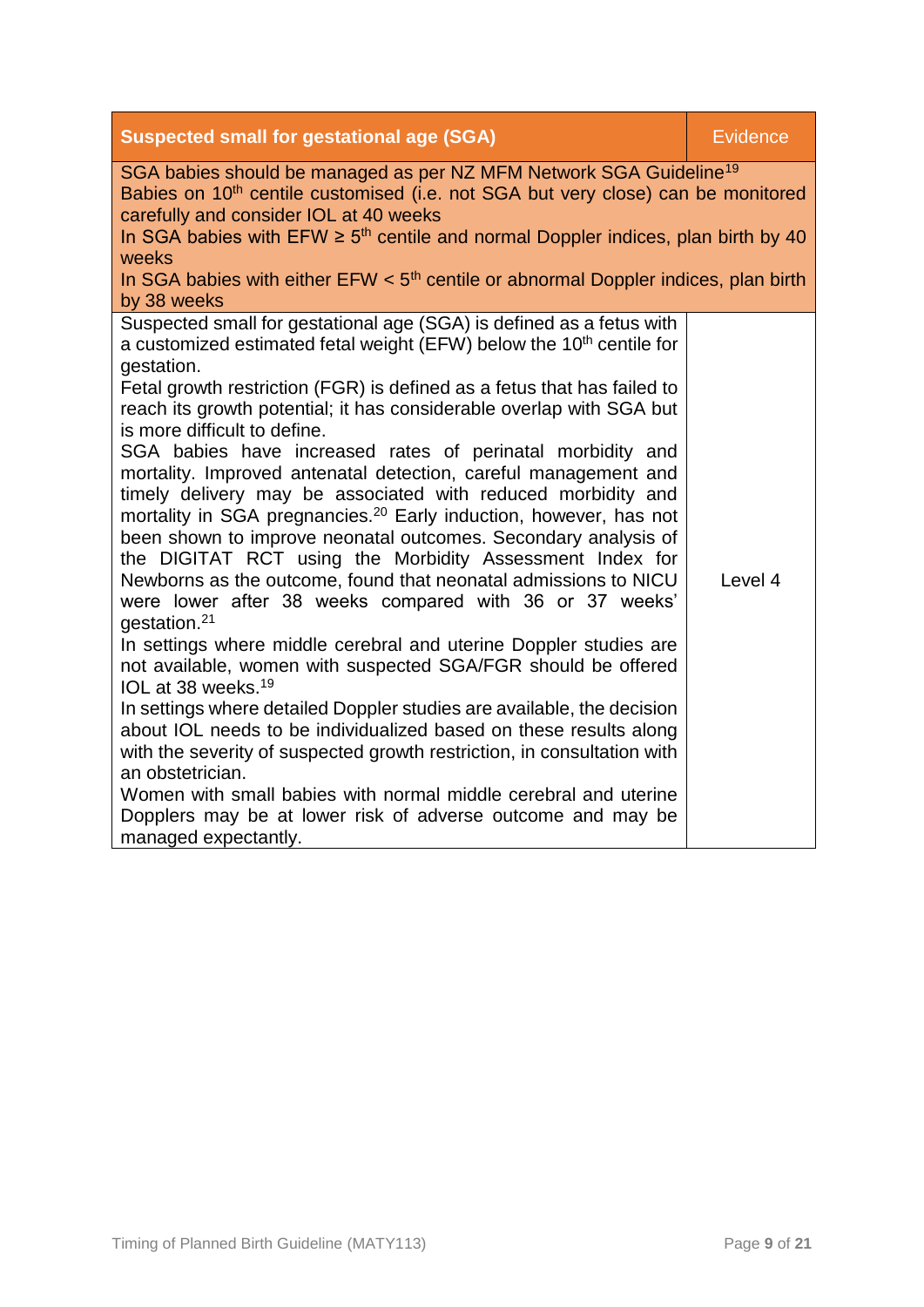| Suspected macrosomia / large for gestational age (LGA)                                                                                                                                                                                                                                                                                                                                                                                                                                                                                                                                                                                                                                                                                                                                                                                                                                                                                                                                                                                                                                                                                                                                                                                                                                                                                                                                                                                                                                                                                                                                                                                                                                                                                                                                                                                                                                                                     | <b>Evidence</b> |
|----------------------------------------------------------------------------------------------------------------------------------------------------------------------------------------------------------------------------------------------------------------------------------------------------------------------------------------------------------------------------------------------------------------------------------------------------------------------------------------------------------------------------------------------------------------------------------------------------------------------------------------------------------------------------------------------------------------------------------------------------------------------------------------------------------------------------------------------------------------------------------------------------------------------------------------------------------------------------------------------------------------------------------------------------------------------------------------------------------------------------------------------------------------------------------------------------------------------------------------------------------------------------------------------------------------------------------------------------------------------------------------------------------------------------------------------------------------------------------------------------------------------------------------------------------------------------------------------------------------------------------------------------------------------------------------------------------------------------------------------------------------------------------------------------------------------------------------------------------------------------------------------------------------------------|-----------------|
| In the absence of other obstetric or medical indications (such as diabetes),<br>suspected fetal macrosomia alone is not an indication for routine IOL                                                                                                                                                                                                                                                                                                                                                                                                                                                                                                                                                                                                                                                                                                                                                                                                                                                                                                                                                                                                                                                                                                                                                                                                                                                                                                                                                                                                                                                                                                                                                                                                                                                                                                                                                                      |                 |
| Whilst there is not a universal definition of fetal macrosomia <sup>22</sup> , it is<br>generally defined in New Zealand as customized EFW > 90%. It<br>must be remembered that there is a 10% margin of error in estimated<br>fetal weights on scan, and frustratingly this can be higher in babies<br>greater than 4kg.<br>There is consistent evidence that increasing birth weight heightens<br>the risk of shoulder dystocia and brachial plexus injury.<br>The 2016 Cochrane review <sup>23</sup> of four small trials in non-diabetic<br>women with a suspected macrosomic fetus at term (> 4000g or EFW<br>> 97%), assessing a policy of early IOL (37-40 weeks) versus<br>expectant management, concluded that there was no clear effect of<br>IOL on the risk of Caesarean section or instrumental delivery. The<br>risk of shoulder dystocia (RR 0.6) and any fetal fracture (RR 0.2)<br>were reduced in the IOL group. Birthweight was reduced in the IOL<br>group, but an average of 178g. There is no evidence that IOL<br>decreases the risk of brachial plexus injury, but the background risk<br>is so low that the studies were not powered to clearly see an effect.<br>Interestingly, the risk of 3 <sup>rd</sup> and 4 <sup>th</sup> degree vaginal tears was higher<br>in the IOL group (RR 3.7). A subsequent meta-analysis in 2017 of<br>the same four RCTs <sup>25</sup> concluded that IOL $\geq$ 38 weeks is associated<br>with a significant decrease in fetal fractures and thus that IOL is a<br>reasonable option.<br>A useful patient information leaflet based upon the Cochrane<br>findings can be found here. <sup>24</sup><br>There are several RCTs planned or in progress considering IOL for<br>suspected LGA. Currently there is no high-quality evidence for this.<br>In the absence of other obstetric or medical indications, macrosomia<br>alone is not an indication for IOL. | Level 1         |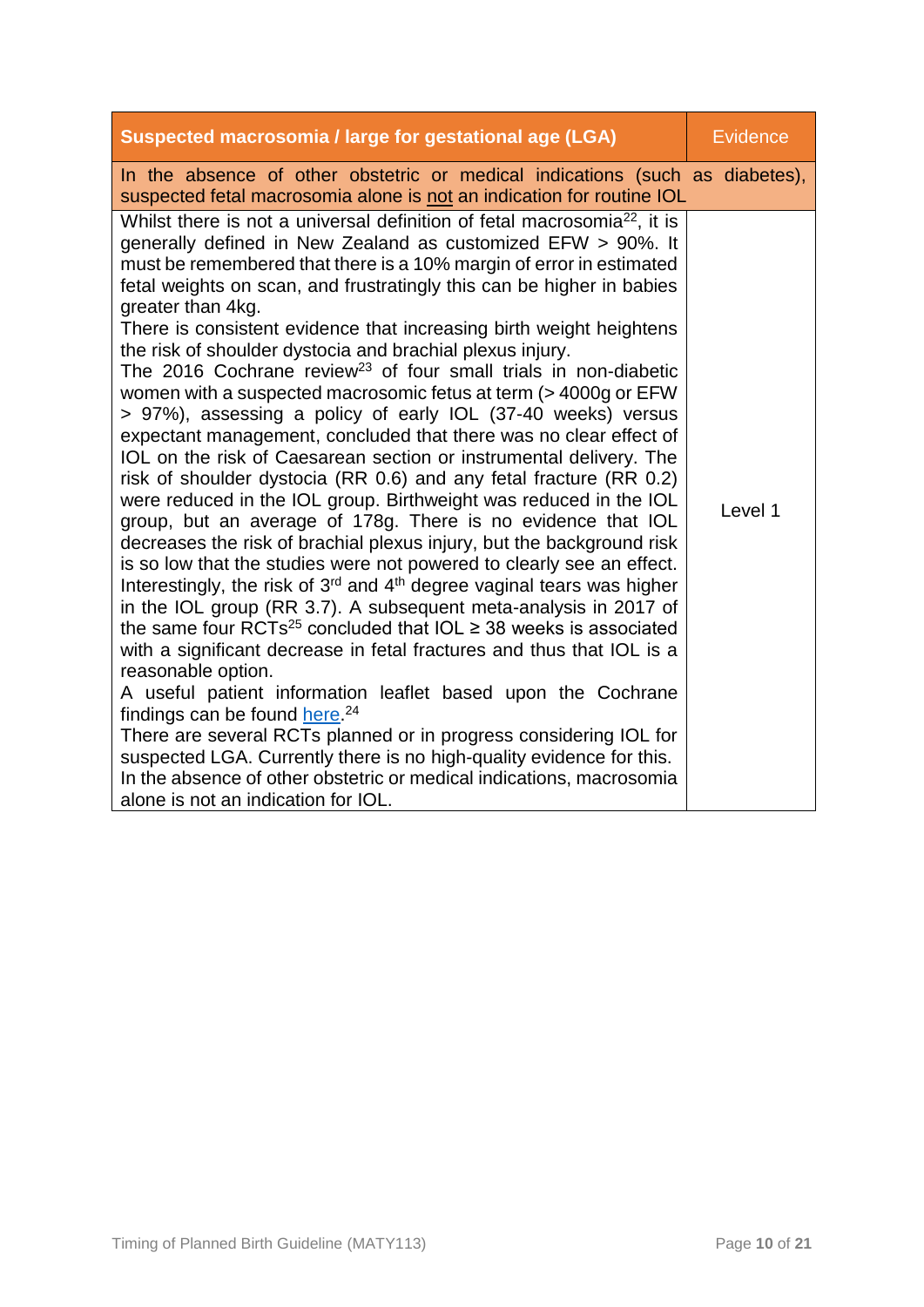| <b>Multiple pregnancy</b>                                                                                                                                                                                                                                                                                                                                                                                                                                                                                                                                                                                                                                                                                                            | <b>Evidence</b> |
|--------------------------------------------------------------------------------------------------------------------------------------------------------------------------------------------------------------------------------------------------------------------------------------------------------------------------------------------------------------------------------------------------------------------------------------------------------------------------------------------------------------------------------------------------------------------------------------------------------------------------------------------------------------------------------------------------------------------------------------|-----------------|
| In order to reduce the risk of adverse outcomes to babies, women should be<br>recommended for twins to be born by:<br>$DCDA - 37$ to 38 weeks<br>$MCDA - 36$ weeks<br><b>MCMA</b> – 32 weeks by Caesarean section (refer to Maternal Fetal Medicine)<br>$\bullet$<br>If the leading twin is cephalic IOL is recommended, but given potential complexities<br>of twin birth, care should be individualised                                                                                                                                                                                                                                                                                                                            |                 |
| The Twins Timing of Birth RCT <sup>26</sup> showed that for women with an<br>uncomplicated twin pregnancy, elective birth at 37 weeks was<br>associated with a significant reduction in risk of serious adverse<br>outcome for the infant $(4.7\% \text{ vs. } 12.2\%, \text{ RR } 0.39, \text{ p<0.01}),$ primarily<br>SGA.<br>A Cochrane review <sup>27</sup> of two RCTs concluded that early birth at 37<br>weeks for an uncomplicated twin pregnancy is not associated with<br>an increased risk of harm to the babies, compared to expectant<br>management.<br>Thus, women with an uncomplicated DCDA twin pregnancy should<br>be offered IOL at 37-38 weeks in order to reduce the risk of adverse<br>outcome in the infants. | Level 1         |
| The 2011 NICE guideline <sup>28</sup> advised that uncomplicated DCDA<br>pregnancies should be delivered after 37+0 weeks and that risks<br>increase after 38+0 weeks, whilst MCDA pregnancies should be<br>delivered from 36+0 weeks and that risks increase beyond 38+0<br>weeks.<br>The 2016 RCOG guideline reiterated this <sup>29</sup> . It did, however, state<br>that parental views are also important in deciding the best,<br>individualised mode of delivery, especially for MCDA twins,<br>including opting for Caesarean section.                                                                                                                                                                                      | Level 4         |
| A Cochrane review <sup>30</sup> demonstrated no evidence of benefit from<br>planned Caesarean section for term twin pregnancies (DCDA or<br>MCDA) when the leading twin was cephalic.                                                                                                                                                                                                                                                                                                                                                                                                                                                                                                                                                | Level 1         |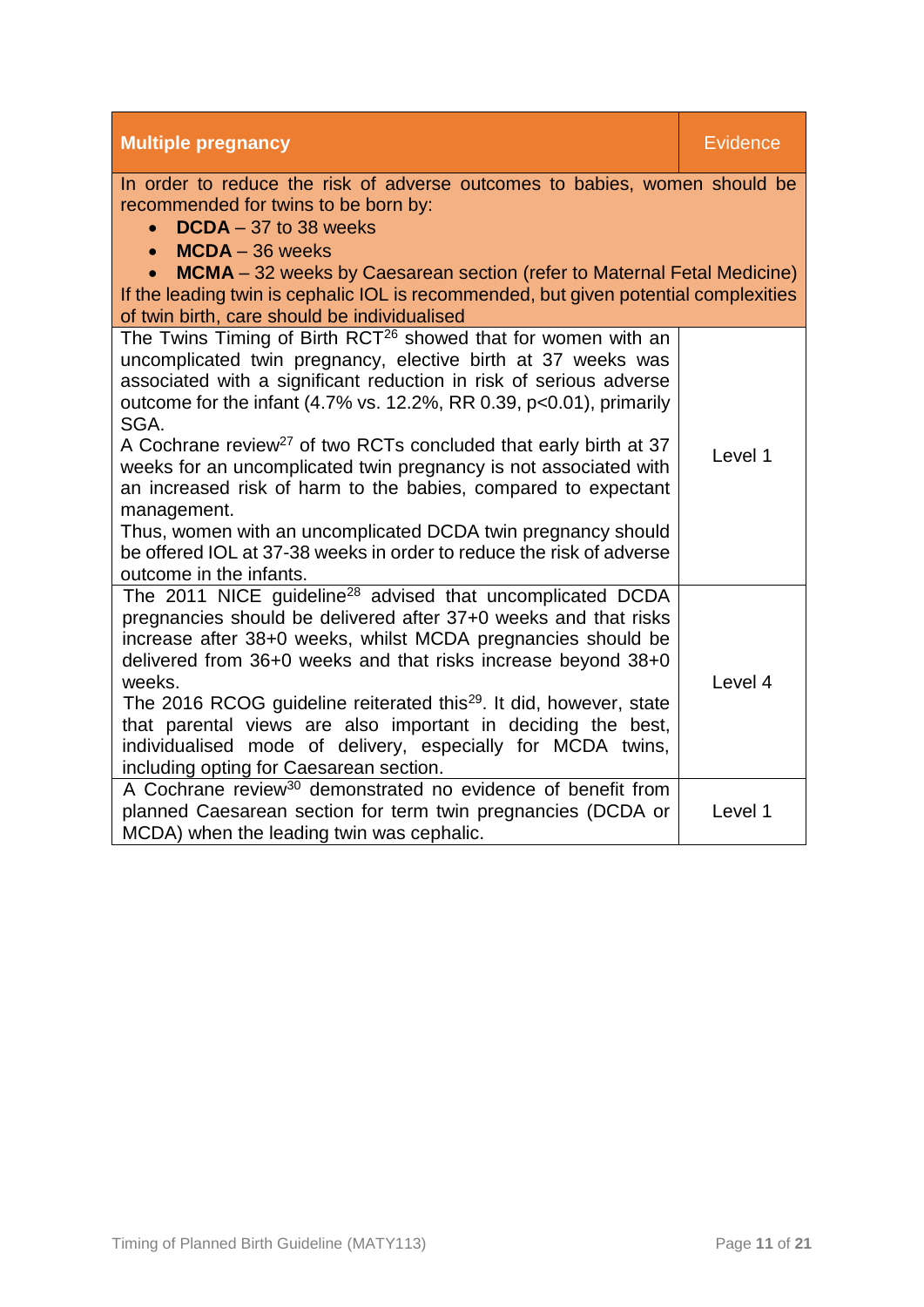| <b>Pregnant following ART (IVF or ICSI)</b>                                                                                                                                                                                                                                                                                                                                                                                                                                                                                                                                                                                                                                                                                                                                                                                                                         | Evidence |
|---------------------------------------------------------------------------------------------------------------------------------------------------------------------------------------------------------------------------------------------------------------------------------------------------------------------------------------------------------------------------------------------------------------------------------------------------------------------------------------------------------------------------------------------------------------------------------------------------------------------------------------------------------------------------------------------------------------------------------------------------------------------------------------------------------------------------------------------------------------------|----------|
| Offer IOL to women with IVF / ICSI pregnancies at 40 weeks, but not other ART<br>techniques                                                                                                                                                                                                                                                                                                                                                                                                                                                                                                                                                                                                                                                                                                                                                                         |          |
| Women with pregnancies conceived by IVF or ICSI are at an<br>increased risk of adverse perinatal outcomes. This does not appear<br>to be true for pregnancies conceived via ovulation induction by<br>clomiphene or letrozole.<br>Women with singleton pregnancies who conceive after IVF/ICSI<br>have a significantly higher risk of perinatal mortality (relative risk 1.9)<br>and other obstetric and perinatal complications compared to women<br>who conceive spontaneously. <sup>31</sup> However, no evidence was found<br>about the effectiveness of early IOL to reduce this risk.<br>In the absence of other obstetric or medical indications, conceiving<br>after in vitro fertilization alone is not an indication for IOL. Ongoing<br>risk assessment and fetal surveillance through pregnancy, in<br>consultation with an obstetrician, is important. | Level 4  |
| Pooled results from studies suggest there is nearly a 70% increased<br>risk in perinatal death for IVF singletons compared with natural<br>conceptions. 32 However, out of all assisted reproductive techniques,<br>only women who conceived with IVF had a statistically significant<br>four-fold increased risk of stillbirth compared with fertile women.56<br>This would suggest that the increased risk of stillbirth is associated<br>with treatment-related factors to a<br>greater<br>degree<br>than<br>infertility/subfertility itself.                                                                                                                                                                                                                                                                                                                    |          |

| Fetal growth restriction (FGR) / intrauterine growth restriction<br>(IUGR)                                                                                                                                                                                                                                                                                                                                                                                                                                                                                                                                                                                                                                     | <b>Evidence</b> |  |
|----------------------------------------------------------------------------------------------------------------------------------------------------------------------------------------------------------------------------------------------------------------------------------------------------------------------------------------------------------------------------------------------------------------------------------------------------------------------------------------------------------------------------------------------------------------------------------------------------------------------------------------------------------------------------------------------------------------|-----------------|--|
| All decisions on timing and mode of delivery should be made by the Obstetric and                                                                                                                                                                                                                                                                                                                                                                                                                                                                                                                                                                                                                               |                 |  |
| <b>Neonatal Consultants</b>                                                                                                                                                                                                                                                                                                                                                                                                                                                                                                                                                                                                                                                                                    |                 |  |
| Care needs to be individualised for the women, the fetal gestation and the extent of<br>growth restriction                                                                                                                                                                                                                                                                                                                                                                                                                                                                                                                                                                                                     |                 |  |
| If preterm FGR / IUGR is suspected, birth should organised from 37+0 weeks at the<br>latest                                                                                                                                                                                                                                                                                                                                                                                                                                                                                                                                                                                                                    |                 |  |
| If FGR / IUGR diagnosed at term, plan birth for as soon as reasonably possible                                                                                                                                                                                                                                                                                                                                                                                                                                                                                                                                                                                                                                 |                 |  |
| Defined as occurring when a fetus has failed to reach its growth<br>potential and may be associated with serious intrapartum and<br>neonatal complications. 32, 33<br>It results mostly from chronic placental insufficiency. These fetuses<br>are identified by the presence of growth below the 10th customised<br>centile (SGA) which is usually associated with umbilical artery<br>Doppler abnormalities and reduced amniotic fluid volume. 32, 34 The<br>optimal timing of birth in a preterm fetus with growth restriction is<br>controversial, requiring careful consideration of the severity of the<br>growth restriction and its impact on fetal wellbeing balanced against<br>the gestational age. | Level 4         |  |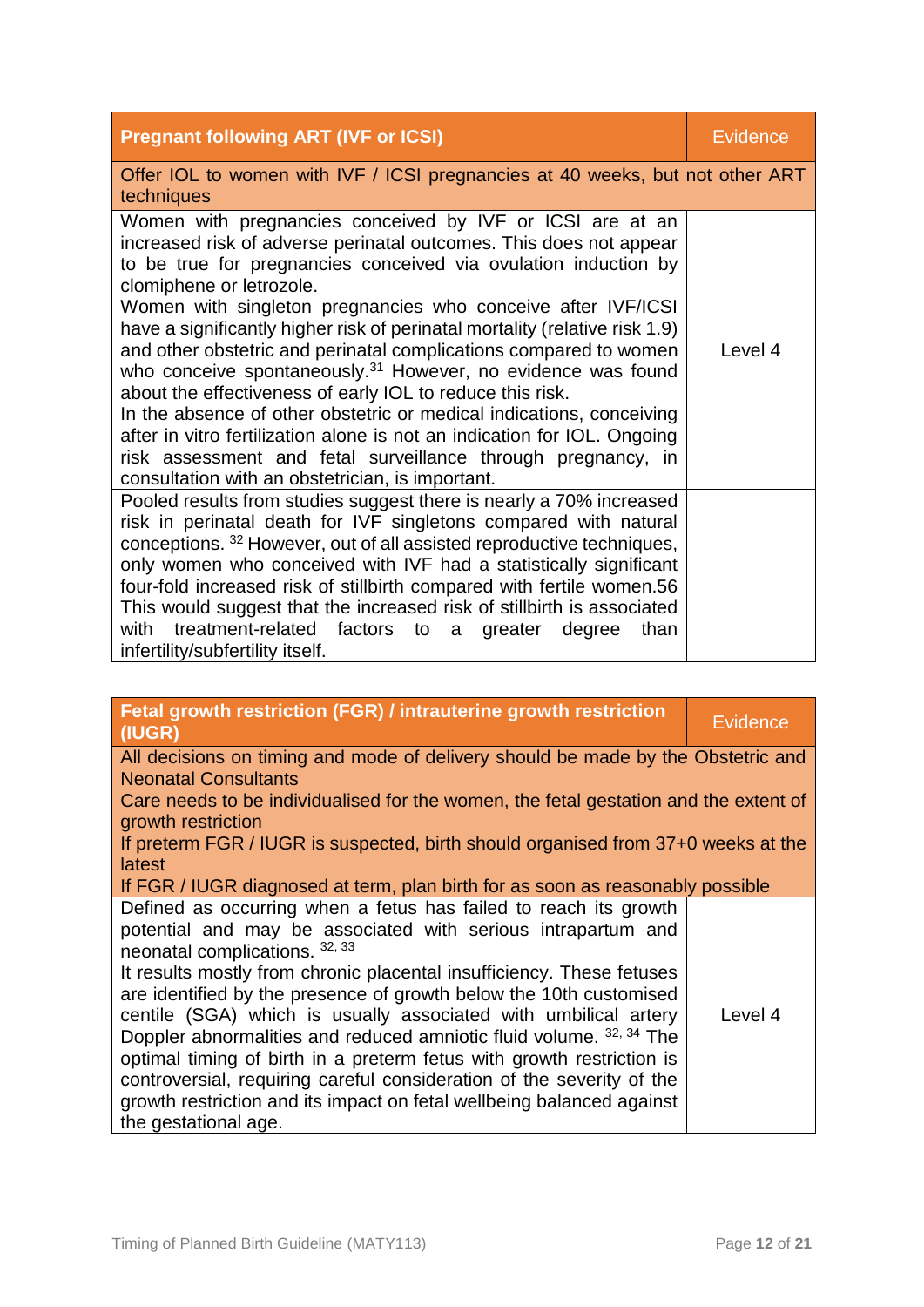| Antepartum haemorrhage (APH) of unknown origin / recurrent<br><b>APH</b>                                                                                                                                                                                                                                                                                                                                                                                             | Evidence |
|----------------------------------------------------------------------------------------------------------------------------------------------------------------------------------------------------------------------------------------------------------------------------------------------------------------------------------------------------------------------------------------------------------------------------------------------------------------------|----------|
| If there is no evidence of maternal and/or fetal compromise, expectant management<br>with increased fetal surveillance recommended<br>If there is evidence of maternal and/or fetal compromise, timing and mode of birth to<br>be agreed by SMO, LMC and the woman                                                                                                                                                                                                   |          |
| APH of unknown origin refers to women with vaginal bleeding after<br>20 weeks without maternal or fetal compromise and without<br>evidence of abruption or placenta praevia.<br>In nulliparous women who have APH of unknown origin, there is no<br>increased risk of perinatal mortality, after adjusting for preterm birth.<br>36, 37 The decision about IOL needs to be individualized based on<br>clinical considerations, in consultation with an obstetrician. | Level 4  |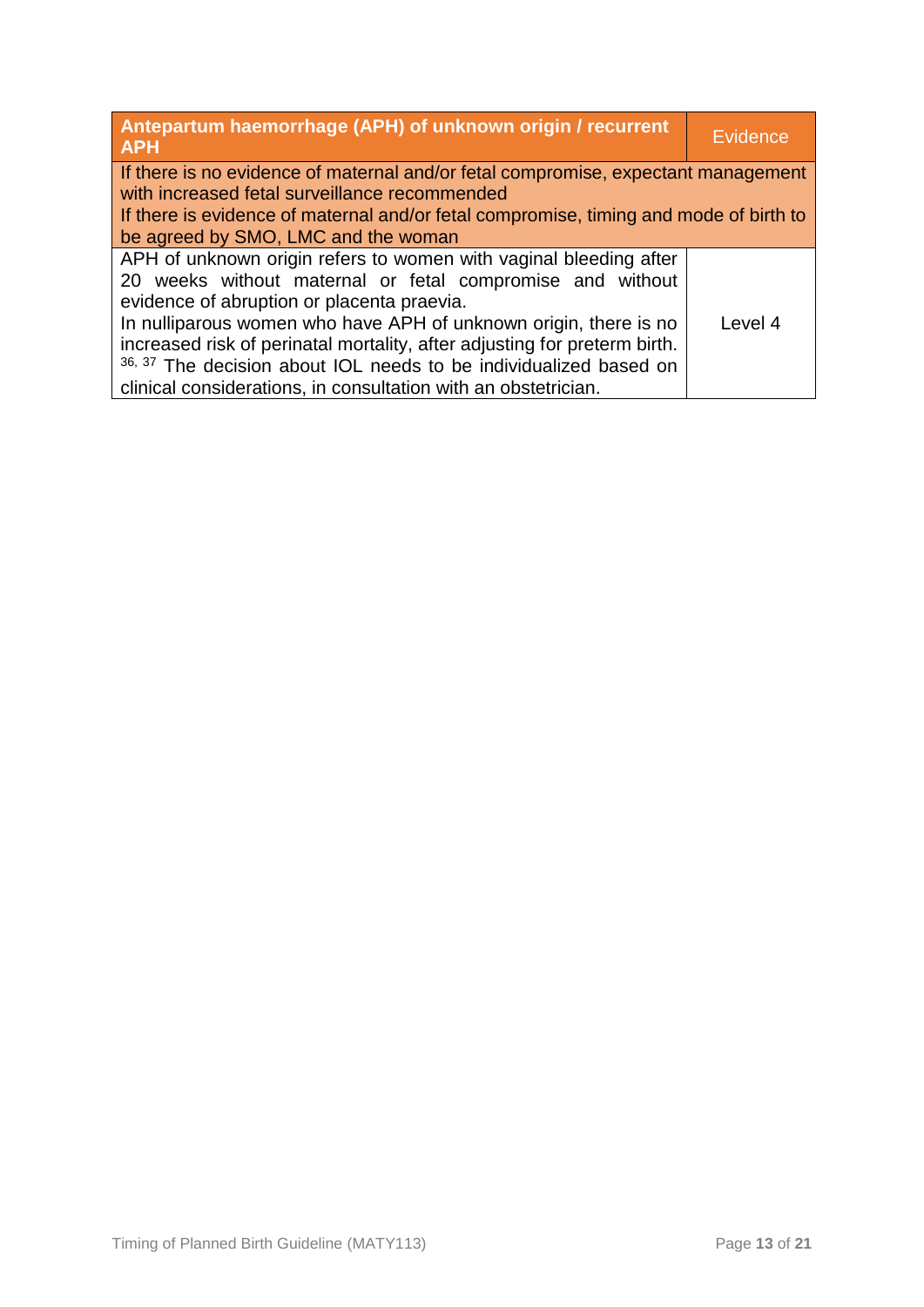| <b>Previous stillbirth</b>                                                                                                                                                                                                                                                                                                                                                                                                                                                                                                                                                                                                                                                                                                                                                                                                                                                                                                                                                                                                                                                                                                                                                                       | <b>Evidence</b> |  |
|--------------------------------------------------------------------------------------------------------------------------------------------------------------------------------------------------------------------------------------------------------------------------------------------------------------------------------------------------------------------------------------------------------------------------------------------------------------------------------------------------------------------------------------------------------------------------------------------------------------------------------------------------------------------------------------------------------------------------------------------------------------------------------------------------------------------------------------------------------------------------------------------------------------------------------------------------------------------------------------------------------------------------------------------------------------------------------------------------------------------------------------------------------------------------------------------------|-----------------|--|
| Women may be offered IOL one week earlier than the previous stillbirth, but not<br>earlier than 37+0 weeks, after careful discussion of the lack of evidence for this<br>(assuming no other indications)                                                                                                                                                                                                                                                                                                                                                                                                                                                                                                                                                                                                                                                                                                                                                                                                                                                                                                                                                                                         |                 |  |
| Large population based studies have shown an increased risk of<br>recurrent stillbirth / intrauterine fetal death (IUFD) in a subsequent<br>pregnancy. 38, 39 These studies do not identify gestation at first or<br>subsequent stillbirth and therefore cannot help with decision making<br>around induction for a previous stillbirth.<br>Maternal request for scheduled birth should take into account the<br>gestational age of the previous stillbirth, previous labour history and<br>the safety of induction of labour. $40$ A large retrospective study<br>showed that a previous stillbirth conferred a greater risk of future<br>early IUFD (20 to 28 weeks) than of late IUFD (over 29 weeks). 41<br>There are no studies that have adequately tested fetal benefit from<br>intervention by routine IOL. Meanwhile, higher rates of IOL may be<br>associated with higher rates of instrumental delivery and emergency<br>Caesarean sections. 42, 43<br>The decision about IOL needs to be individualized based on clinical<br>considerations (such as risk factors for recurrence and other<br>antenatal risk factors) and maternal anxiety, in consultation with an<br>obstetrician. | Level 4         |  |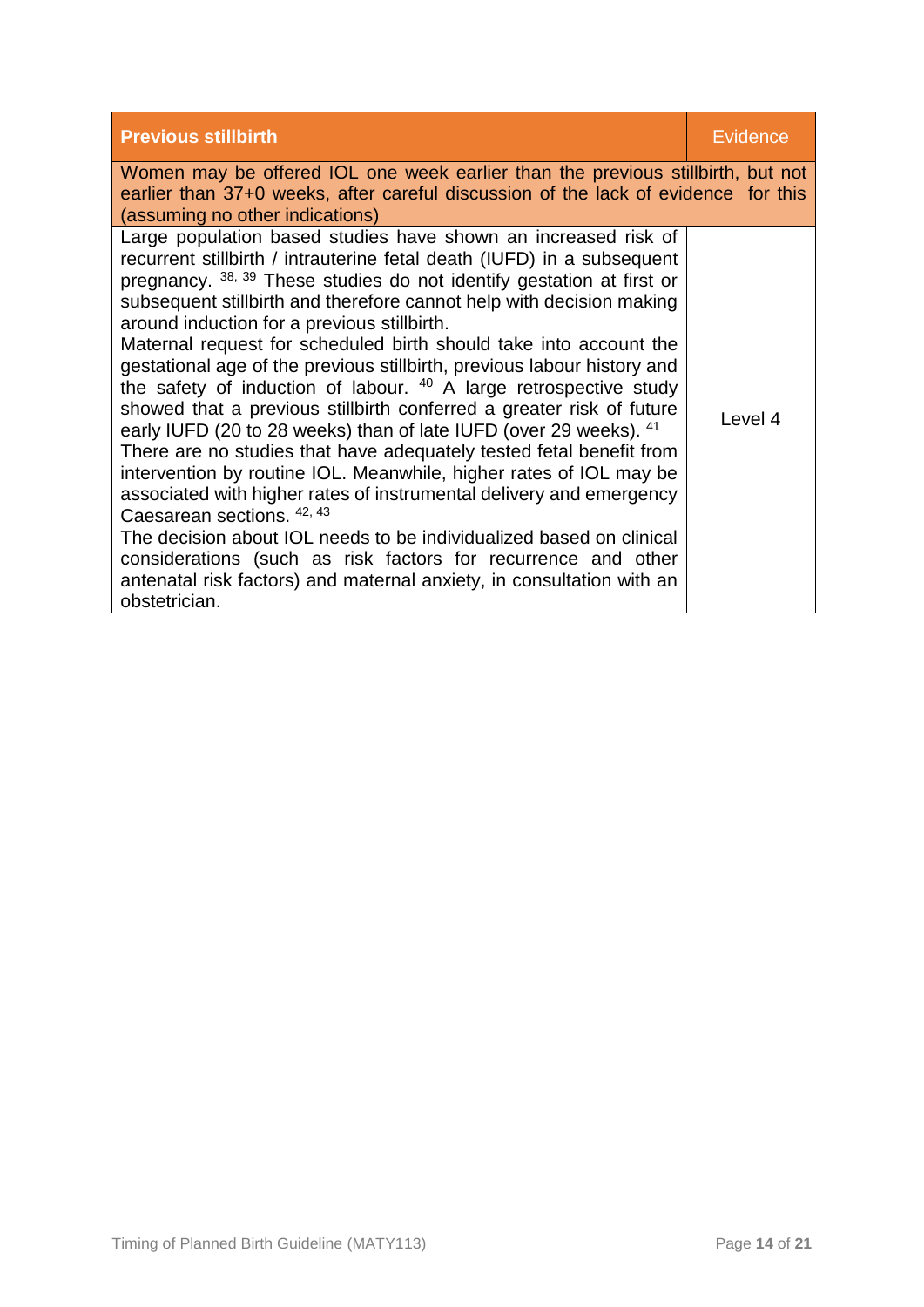| <b>Obstetric cholestasis</b>                                                                                                                                                                                                                                                                                                                                                                                                                                                                                                                                                                                                                                                                                                                                                                                                                                                                                                                                                                                                                                                                                                                                                                                                                                                                                                                                                                                                                                                                                                                                                                | Evidence |  |
|---------------------------------------------------------------------------------------------------------------------------------------------------------------------------------------------------------------------------------------------------------------------------------------------------------------------------------------------------------------------------------------------------------------------------------------------------------------------------------------------------------------------------------------------------------------------------------------------------------------------------------------------------------------------------------------------------------------------------------------------------------------------------------------------------------------------------------------------------------------------------------------------------------------------------------------------------------------------------------------------------------------------------------------------------------------------------------------------------------------------------------------------------------------------------------------------------------------------------------------------------------------------------------------------------------------------------------------------------------------------------------------------------------------------------------------------------------------------------------------------------------------------------------------------------------------------------------------------|----------|--|
| Women can be offered IOL at or after 38+0 weeks<br>Women can be offered IOL earlier than 38+0 weeks in the presence of worsening<br>biochemical or clinical evidence                                                                                                                                                                                                                                                                                                                                                                                                                                                                                                                                                                                                                                                                                                                                                                                                                                                                                                                                                                                                                                                                                                                                                                                                                                                                                                                                                                                                                        |          |  |
| Obstetric cholestasis (OC) is associated with an increased risk of<br>premature birth – both spontaneous and iatrogenic. The evidence for<br>increased risks of meconium-stained liquor, Caesarean section and<br>postpartum haemorrhage (PPH) are inconclusive. 45<br>It has long been thought that women with cholestasis in pregnancy<br>have higher rates of perinatal mortality. Analysis of observational<br>studies between 2001 and 2011, however, suggests that the<br>perinatal mortality rate in pregnancies complicated by cholestasis is<br>5.7/1000, <sup>45</sup> which is similar to the perinatal mortality rate in the<br>general population in NZ (6.7/1000 babies born, UK definition). <sup>46</sup> In<br>pregnancies complicated by cholestasis, there does not appear to<br>be an association with oligohydramnios or SGA/FGR, thus fetal<br>monitoring has not been shown to be helpful.<br>There remains insufficient data to clearly support or refute the<br>practise of IOL at 37-38 weeks, with the intent of reducing late-term<br>stillbirth.<br>The decision about IOL needs to be individualized based on clinical<br>considerations (such as symptoms, gestational age at diagnosis,<br>and biochemical abnormalities), in consultation with an obstetrician.<br>Timing of birth decisions should not be based on the degree of<br>abnormality of biochemical tests alone (no clear correlation between<br>maternal liver function enzyme levels or bile salts, and fetal death).<br>Based on weak evidence, IOL may be recommended after 38+0<br>weeks. | Level 4  |  |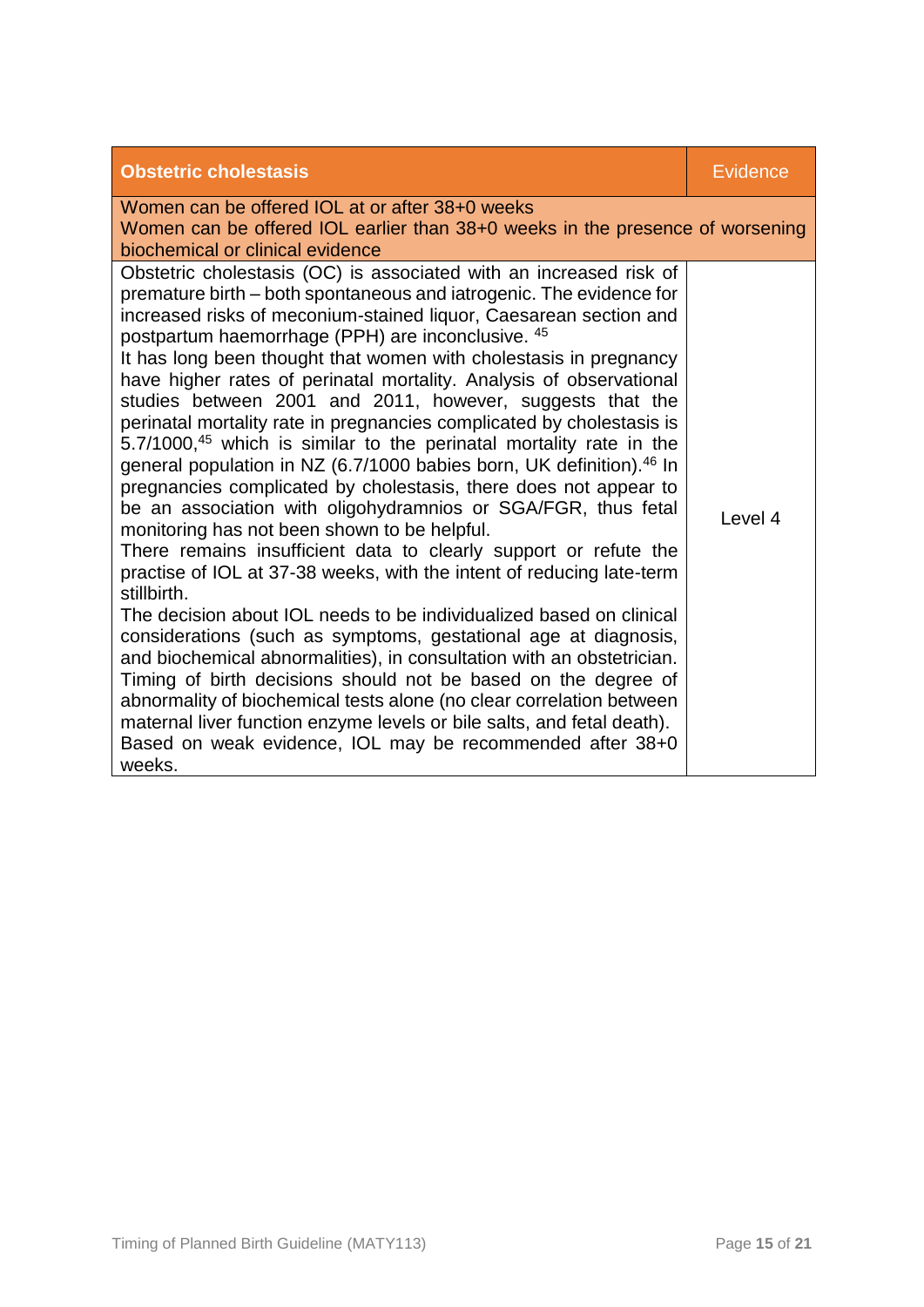| <b>Placenta praevia &amp; accreta</b>                                                                                                                        | <b>Evidence</b> |  |
|--------------------------------------------------------------------------------------------------------------------------------------------------------------|-----------------|--|
| Asymptomatic: consider delivery by Caesarean section 36+0 to 37+0 weeks<br>Symptomatic or high-risk of preterm birth: consider delivery by Caesarean section |                 |  |
| 34+0 to 36+6 weeks                                                                                                                                           |                 |  |
| In September 2018 the RCOG published updated its guidance <sup>47</sup> on                                                                                   |                 |  |
| the management of women with placenta praevia and accreta. The                                                                                               |                 |  |
| key relevant recommendations are:<br>Individualised care for women, whether asymptomatic or having                                                           |                 |  |
| recurrent bleeding, is important – consider in-patient                                                                                                       |                 |  |
| management                                                                                                                                                   |                 |  |
| Consider a single course of antenatal steroids for fetal lung<br>$\bullet$                                                                                   |                 |  |
| maturation between 34+0 and 3+6 weeks, and prior to 34+0                                                                                                     |                 |  |
| weeks if at higher risk of preterm birth                                                                                                                     |                 |  |
| Tocolysis for women presenting with symptomatic praevia or a<br>$\bullet$                                                                                    | Level 4         |  |
| low-lying placenta may be considered for 48 hours to facilitate<br>administration of antenatal steroids                                                      |                 |  |
| Late preterm (34+0 to 36+6 weeks) delivery should be<br>$\bullet$                                                                                            |                 |  |
| considered for women presenting with placenta praevia if they                                                                                                |                 |  |
| have a history of bleeding or other associated risk factors for                                                                                              |                 |  |
| preterm birth                                                                                                                                                |                 |  |
| Delivery between 36+0 and 37+0 weeks should be considered<br>$\bullet$                                                                                       |                 |  |
| for women with an asymptomatic placenta praevia or low-lying                                                                                                 |                 |  |
| placenta                                                                                                                                                     |                 |  |

| Vasa praevia                                                                                                                                                                                                                                                                                                                                                                                                                                                                                                                                                                                                                                                                                                                                                                                                                                                                                           | <b>Evidence</b> |  |
|--------------------------------------------------------------------------------------------------------------------------------------------------------------------------------------------------------------------------------------------------------------------------------------------------------------------------------------------------------------------------------------------------------------------------------------------------------------------------------------------------------------------------------------------------------------------------------------------------------------------------------------------------------------------------------------------------------------------------------------------------------------------------------------------------------------------------------------------------------------------------------------------------------|-----------------|--|
| Planned Caesarean section at 34+0 to 36+0 weeks is reasonable in asymptomatic<br>women with a confirmed vasa praevia                                                                                                                                                                                                                                                                                                                                                                                                                                                                                                                                                                                                                                                                                                                                                                                   |                 |  |
| In September 2018 the RCOG published a new guideline <sup>48</sup> on the<br>management of women with vasa praevia. The key relevant<br>recommendations are:<br>In the presence of confirmed vasa praevia in the third trimester,<br>elective Caesarean section should ideally be carried out prior to<br>the onset of labour.<br>A decision for prophylactic hospitalisation from 30-32 weeks in<br>$\bullet$<br>women with confirmed vasa praevia should be individualised<br>and based upon a combination of factors, including multiple<br>pregnancy, antenatal bleeding and threatened preterm labour.<br>In confirmed cases of vasa praevia, planned Caesarean section<br>$\bullet$<br>at 34-36 weeks is reasonable in asymptomatic women.<br>Antenatal steroids for fetal lung maturation should be<br>$\bullet$<br>recommended from 32 weeks due to the increased risk of<br>preterm delivery. | Level 4         |  |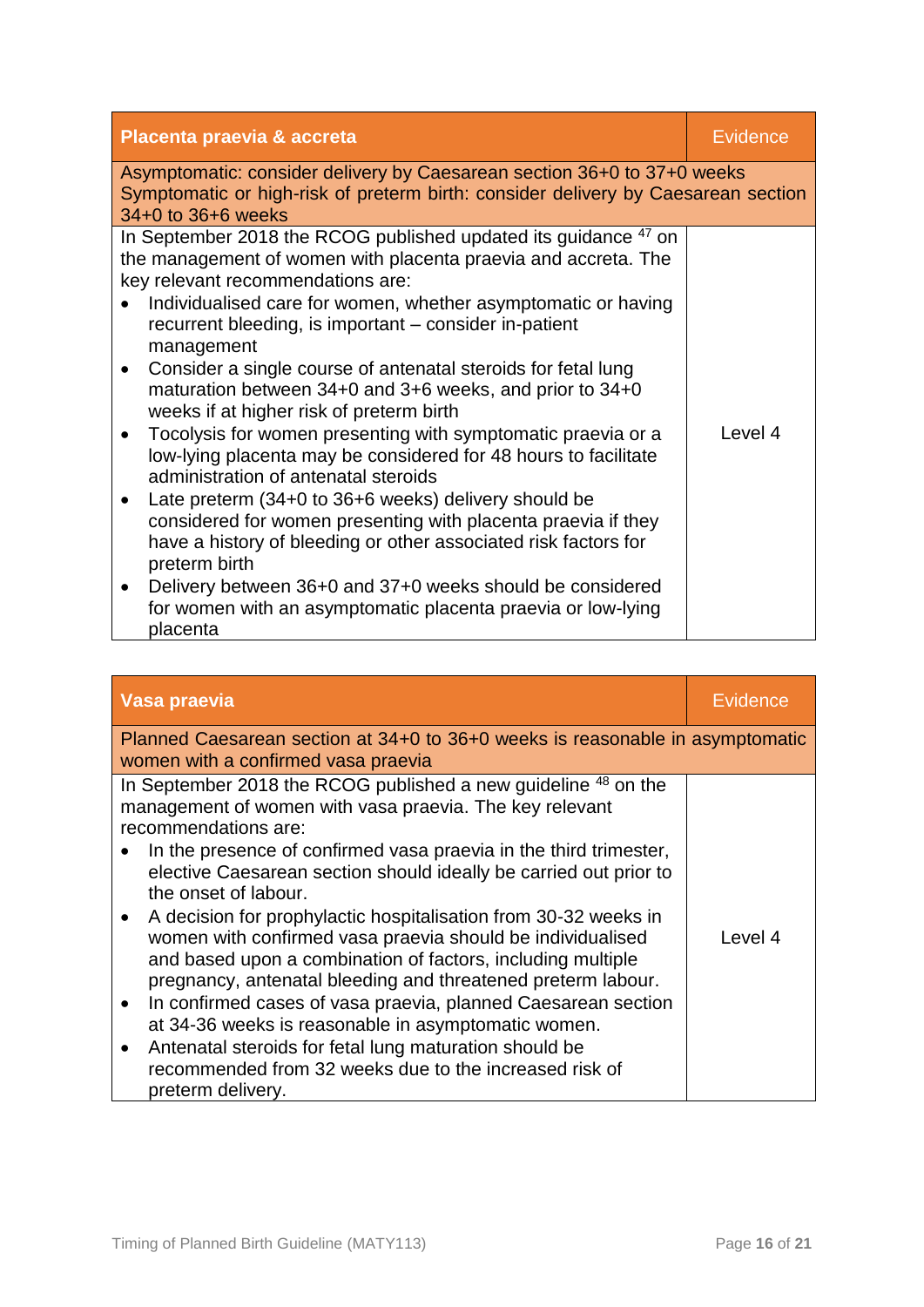| <b>Polyhydramnios after 37 weeks</b>                                                                                                                                                                                                                                                                                                                                                                                                                                                                                                                                                                            | <b>Evidence</b> |  |
|-----------------------------------------------------------------------------------------------------------------------------------------------------------------------------------------------------------------------------------------------------------------------------------------------------------------------------------------------------------------------------------------------------------------------------------------------------------------------------------------------------------------------------------------------------------------------------------------------------------------|-----------------|--|
| It is reasonable to offer induction at 40 weeks if polyhydramnios detected, to reduce<br>the risk of an adverse perinatal outcome                                                                                                                                                                                                                                                                                                                                                                                                                                                                               |                 |  |
| Polyhydramnios is present in approximately 2% of pregnancies. <sup>49, 50</sup><br>There are a wide number of possible causes of polyhydramnios after<br>37+0 weeks. The commonest are idiopathic (at least 50%) and<br>diabetes in pregnancy. Although there is not a universally agreed<br>definition, at term an amniotic fluid index (AFI) $\geq$ 25.0 cm ( $\geq$ 97.5 <sup>th</sup><br>centile for any gestation) and/or or a single deepest pocket (SDP) ≥<br>8.0cm is definitely polyhydramnios (if the SDP is > 8cm but the AFI<br>$\leq$ 25cm, then mild polyhydramnios can still be diagnosed). $49$ |                 |  |
| Mild: AFI 25.0 - 29.9cm. Moderate AFI 30.0 - 34.9cm. Severe: AFI<br>$\geq 35.0$ cm.                                                                                                                                                                                                                                                                                                                                                                                                                                                                                                                             |                 |  |
| If polyhydramnios is suspected, a growth scan with anatomy review<br>should be requested.                                                                                                                                                                                                                                                                                                                                                                                                                                                                                                                       |                 |  |
| If isolated mild polyhydramnios is confirmed on scan, a glucose<br>$\bullet$<br>tolerance test should be performed.<br>If moderate polyhydramnios is confirmed on scan, basic<br>$\bullet$<br>investigations should include glucose tolerance test, HbA1 <sub>c</sub> , RBC<br>antibody screen and a TORCH screen.<br>If severe polyhydramnios is seen and/or other anomalies, the<br>$\bullet$<br>same investigations as for moderate polyhydramnios should be<br>performed and referral to MFM is indicated.                                                                                                  | Level 4         |  |
| Mild polyhydramnios (AFI 25-30cm) is associated with a higher<br>incidence of LGA babies, but otherwise not associated with an<br>increased risk of adverse outcomes. <sup>50</sup>                                                                                                                                                                                                                                                                                                                                                                                                                             |                 |  |
| Severe polyhydramnios (AFI $\geq$ 35.0cm) is associated with an<br>increased risk of adverse pregnancy outcomes such as congenital<br>anomalies (especially occult trachea-oesophageal fistulae), preterm<br>birth (iatrogenic and spontaneous), SGA, aneuploidy and perinatal<br>mortality. <sup>49, 50</sup> There is a two- to five-fold increase in perinatal<br>mortality. <sup>50, 51</sup>                                                                                                                                                                                                               |                 |  |
| One retrospective cohort study demonstrated a risk of fetal death in<br>non-anomalous pregnancies affected by polyhydramnios to be<br>seven times higher at 37 weeks, and eleven times higher at 40<br>weeks, compared to pregnancies unaffected by polyhydramnios. <sup>52</sup>                                                                                                                                                                                                                                                                                                                               |                 |  |
| Although the evidence is poor, mostly due to the lack of prospective<br>randomised studies, it is reasonable to offer induction at 40 weeks if<br>polyhydramnios detected, if not indicated before. This may reduce<br>the risk of an adverse perinatal outcome, primarily intrauterine fetal<br>death.                                                                                                                                                                                                                                                                                                         |                 |  |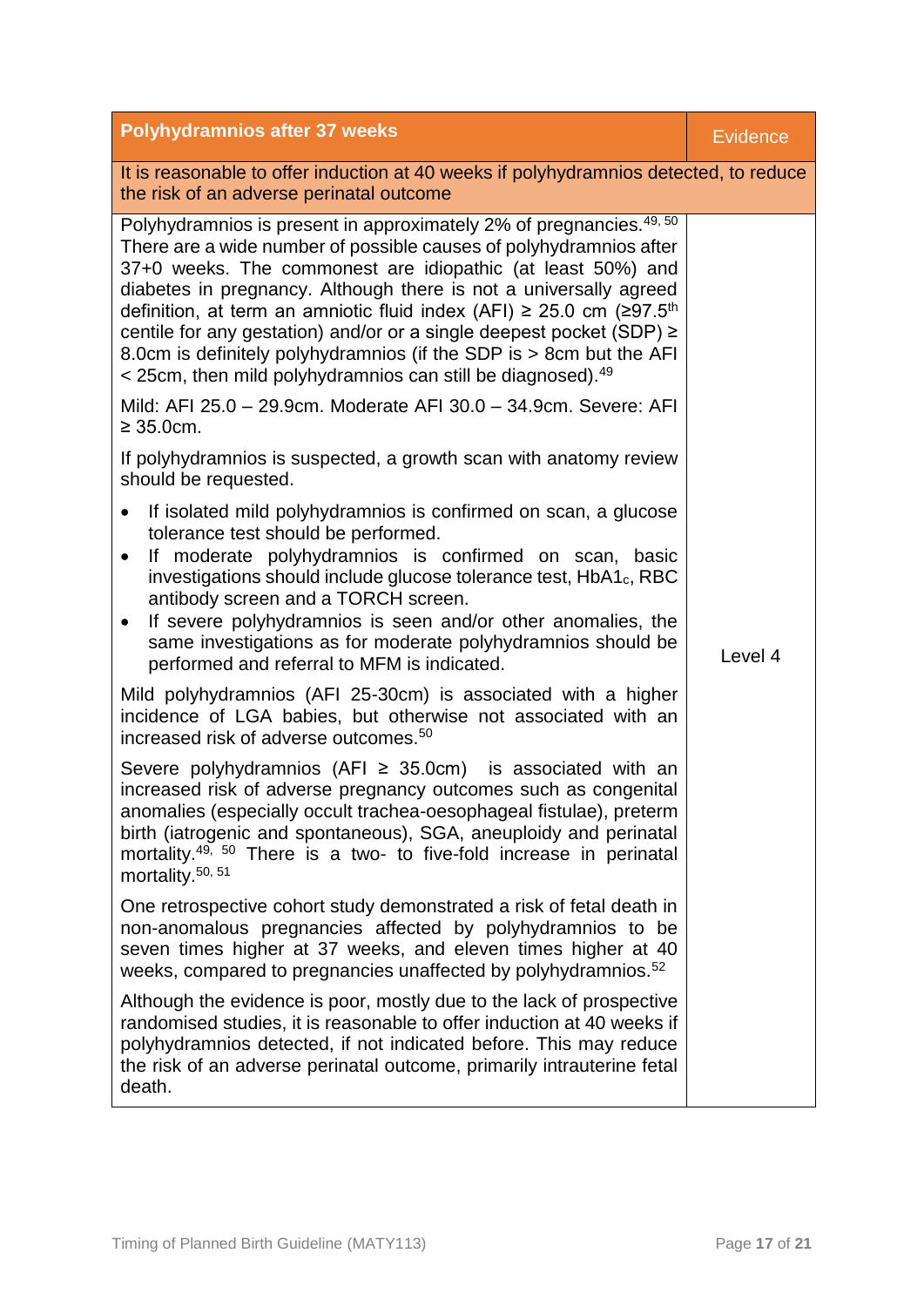# **References**

- 1) Wise *et al*. 2014. Auckland Consensus Guideline on Induction of Labour. [doi](http://nationalwomenshealth.adhb.govt.nz/Portals/0/Documents/Referral%20forms/FINAL%20Auckland%20IOL%20consensus%20guideline.pdf)
- 2) National Institute for Health and Clinical Excellence. Induction of labour. NICE Clinical Guideline 70; 2008. [doi](https://www.nhs.uk/planners/pregnancycareplanner/documents/nice_induction_of_labour.pdf)
- 3) Ministry of Health. 2018. NZ Maternity Clinical Indicators 2016. Wellington: Ministry of Health
- 4) Boulvain M, Stan CM, Irion O. Membrane sweeping for induction of labour. Cochrane Database of Systematic Reviews 2005, Issue 1. [doi](https://www.cochranelibrary.com/cdsr/doi/10.1002/14651858.CD000451.pub2/media/CDSR/CD000451/CD000451.pdf)
- 5) Gulmezoglu AM, Crowther CA, Middleton P, Heatley E. Induction of labour for improving birth outcomes for women at or beyond term. *Cochrane Database of Systematic Reviews* 2012, Issue 6
- 6) Caughey AB, Sundaram V, Kaimal A, et al. Maternal and neonatal outcomes of elective induction of labour. Evidence report/technology assessment No. 176, AHRQ Publication No. 09-E005. Rockville, MD: *Agency for Healthcare Research and Quality*. 2009
- 7) Middleton P, Shepherd E, Flenady V, McBain RD, Crowther CA. Planned early birth versus expectant management (waiting) for pre-labour rupture of membranes at term (37 weeks or more). *Cochrane Database of Systematic Reviews* 2017, Issue 1. [CD005302.](https://www.cochranelibrary.com/cdsr/doi/10.1002/14651858.CD005302.pub3)
- 8) Consensus Guideline 2014. The Prevention of Early-Onset Neonatal Group B Streptococcus Infection.
- 9) Carolan M, Frankowska D. Advanced maternal age and adverse perinatal outcome: a review of the evidence. *Midwifery* 2011;27:793-801
- 10)Induction of labour at term in older mothers. Scientific impact paper No. 34. Royal College of Obstetricians and Gynaecologists. [2013.](https://www.rcog.org.uk/en/guidelines-research-services/guidelines/sip34/)
- 11)Walker, KF *et al*. Randomized trial of labor induction in women 35 years of age or older. *N Engl J Med* [2016;](https://www.nejm.org/doi/10.1056/NEJMoa1509117) 374:813-822.
- 12)Management of women with obesity in pregnancy. Centre for Maternal and Child Enquiries (CEMACE)/Royal College of Obstetricians and Gynaecologists (RCOG) Joint Guideline. 2010
- 13)Yao R, Ananth CV, Park BY et al. Obesity and the risk of stillbirth: a populationbased cohort study. *Am J Obstet Gynecol* 2014. (in press) <http://dx.doi.org/10.1016/j.ajog.2014.01.044>
- 14)Kjos SL, Henry OA, Montoro M, et al. Insulin-requiring diabetes in pregnancy: a randomized trial of active induction of labour and expectant management. *Am J Obstet Gynecol* 1993;169(3):611-5.
- 15)Biesty LM, Egan AM, Dunne F, Dempsey E, Meskell P, Smith V, Ni Bhuinneain GM, Devane D. Planned birth at or near term for improving health outcomes for pregnant women with gestational diabetes and their infants. *Cochrane Database of Systematic Reviews* 2018, Issue 1. [CD012910.](https://www.cochranelibrary.com/cdsr/doi/10.1002/14651858.CD012910/epdf/full)
- 16)Ministry of Health. 2014. *Diabetes in Pregnancy: Quick reference guide for health professionals on the screening, diagnosis and treatment of gestational diabetes in New Zealand*. Wellington: Ministry of Health.
- 17)Koopmans CM, Bijlenga D, Groen H, et al. Induction of labour versus expectant monitoring for gestational hypertension or mild preeclampsia after 36 weeks' gestation: a multi-centre, open label randomised controlled trial (HYPITAT). *Lancet* 2009;374:979-88.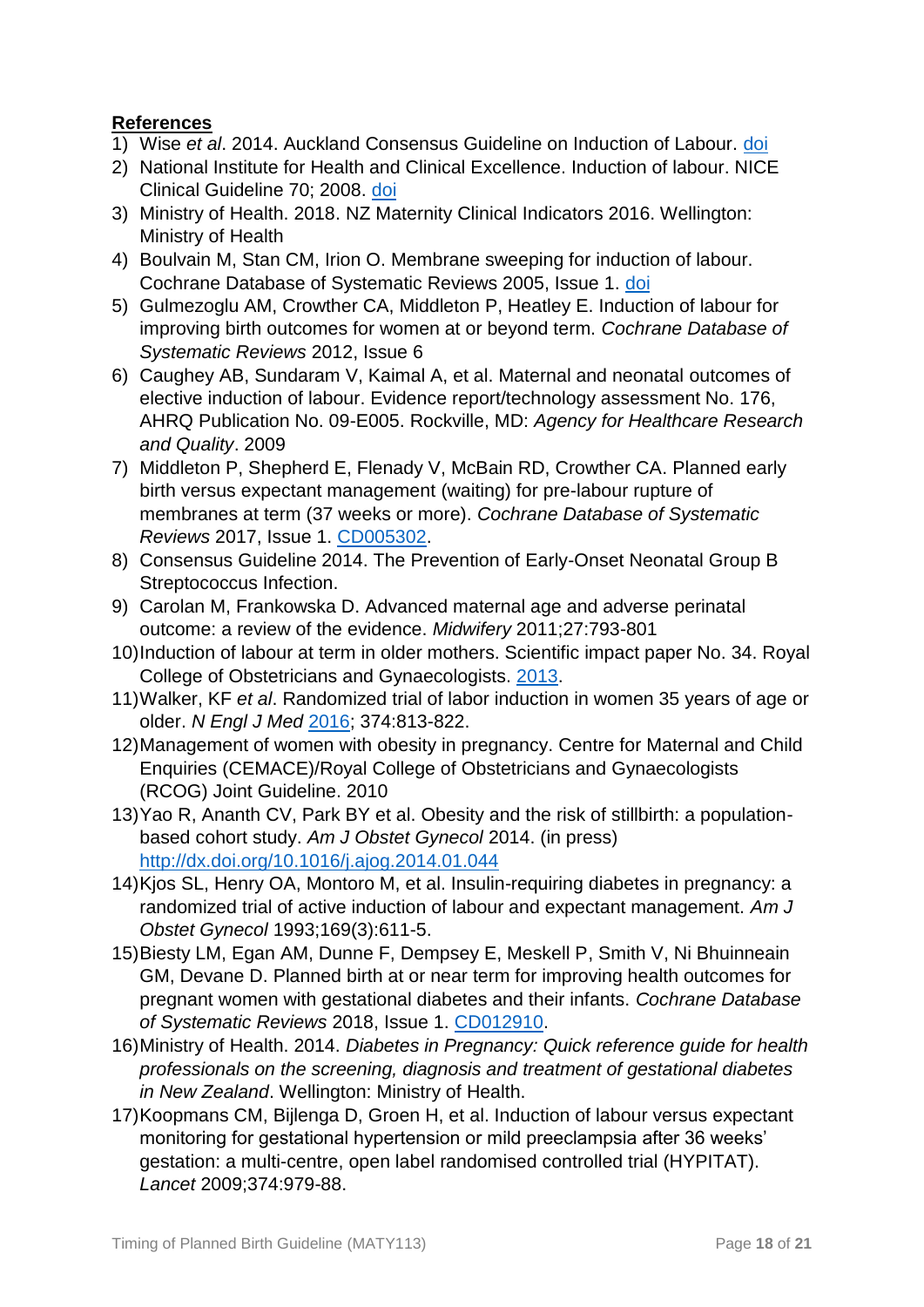- 18)Ministry of Health. [2018.](https://www.health.govt.nz/system/files/documents/publications/diagnosis-and-treatment-of-hypertension-and-pre-eclampsia-in-pregnancy-in-new-zealand-v3.pdf) *Diagnosis and Treatment of Hypertension and Preeclampsia in Pregnancy in New Zealand: A clinical practice guideline.* Wellington: Ministry of Health.
- 19)McCowan, L and Bloomfield F. Guideline for the management of suspected small for gestational age singleton pregnancies and infants after 34 weeks' gestation. New Zealand Maternal Fetal Medicine Network. [2014](file://///wn0hvhome/hvhome/EEH01/My%20Documents/Guidelines%20&%20articles/Obstetrics/SGA/NZMFM%20SGA%20guideline%20Final.pdf) (2nd edition).
- 20)Guideline for the management of suspected small for gestational age singleton pregnancies after 34 weeks gestation. New Zealand Maternal Fetal Medicine Network, 2013.
- 21)Boers KE, van Wyk L, van der Post JAM, et al. Neonatal morbidity after induction versus expectant monitoring in intrauterine growth restriction at term: a subanalysis of the DIGITAT RCT. *Am J Obstet Gynecol* 2012;206:344.e1-7
- 22)Norwitz, ER. Induction of labour for fetal macrosomia: do we finally have an answer? *BJOG* Dec 2016. Published online. **[https://doi.org/10.1111/1471-](https://doi.org/10.1111/1471-0528.14458) [0528.14458](https://doi.org/10.1111/1471-0528.14458)**
- 23)Boulvain M, Irion O, Dowswell T, Thornton JG. Induction of labour at or near term for suspected fetal macrosomia. *Cochrane Database of Systematic Reviews* 2016, Issue 5. Art. No.: CD000938. DOI: 10.1002/14651858.CD000938.pub2
- 24)Cochane Pregnancy and Childbirth. Induction of labour for big babies. [https://pregnancy.cochrane.org/sites/pregnancy.cochrane.org/files/public/uploads](https://pregnancy.cochrane.org/sites/pregnancy.cochrane.org/files/public/uploads/induction-for-macrosomia%20%28screen%29.pdf/) [/induction-for-macrosomia%20%28screen%29.pdf\](https://pregnancy.cochrane.org/sites/pregnancy.cochrane.org/files/public/uploads/induction-for-macrosomia%20%28screen%29.pdf/)
- 25)Magro-Malosso ER, Saccone G, Chen M, Navathe R, Di Tommaso M, Berghella V. Induction of labour for suspected macrosomia at term in non-diabetic women: a systematic review and meta-analysis of randomized controlled trials. *BJOG* 2017;124:414–421.
- 26)Dodd J, Crowther CA, Haslam R, Robinson J. Elective birth at 37 weeks of gestation versus standard care for women with an uncomplicated twin pregnancy at term: the Twins Timing of Birth Randomised Trial. *BJOG* 2012;119:964-974.
- 27)Dodd JM, Deussen AR, Grivell RM, Crowther CA. Elective birth at 37 weeks' gestation for women withan uncomplicated twin pregnancy. *Cochrane Database of Systematic Reviews* 2014, Issue 2. Art. No.: CD003582. DOI:10.1002/14651858.CD003582.pub2.
- 28)National Institute for Health and Clinical Excellence. Multiple pregnancy: antenatal care for twin and triplet pregnancies. NICE Clinical Guideline 129; 201. [doi](https://www.nice.org.uk/guidance/cg129/resources/multiple-pregnancy-antenatal-care-for-twin-and-triplet-pregnancies-pdf-35109458300869)
- 29)Kilby MD, Bricker L on behalf of the Royal College of Obstetricians and Gynaecologists. Management of monochorionic twin pregnancy. *BJOG* 2016; 124:e1–e45. [doi](https://obgyn.onlinelibrary.wiley.com/doi/epdf/10.1111/1471-0528.14188)
- 30)Hofmeyr GJ, Barrett JF, Crowther CA. Planned caesarean section for women with a twin pregnancy. *Cochrane Database of Systematic Reviews* 2015, Issue 12. Art. No.: CD006553. [DOI: 10.1002/14651858.CD006553.pub3.](https://www.cochranelibrary.com/cdsr/doi/10.1002/14651858.CD006553.pub3/epdf/full)
- 31)Pandey S, Shetty A, Hamilton M, Bhattacharya S, Maheshwari A. Obstetric and perinatal outcomes in singleton pregnancies resulting from IVF/ICSI: a systematic review and meta-analysis. *Hum Reprod Update*. 2012;18(5):485-503.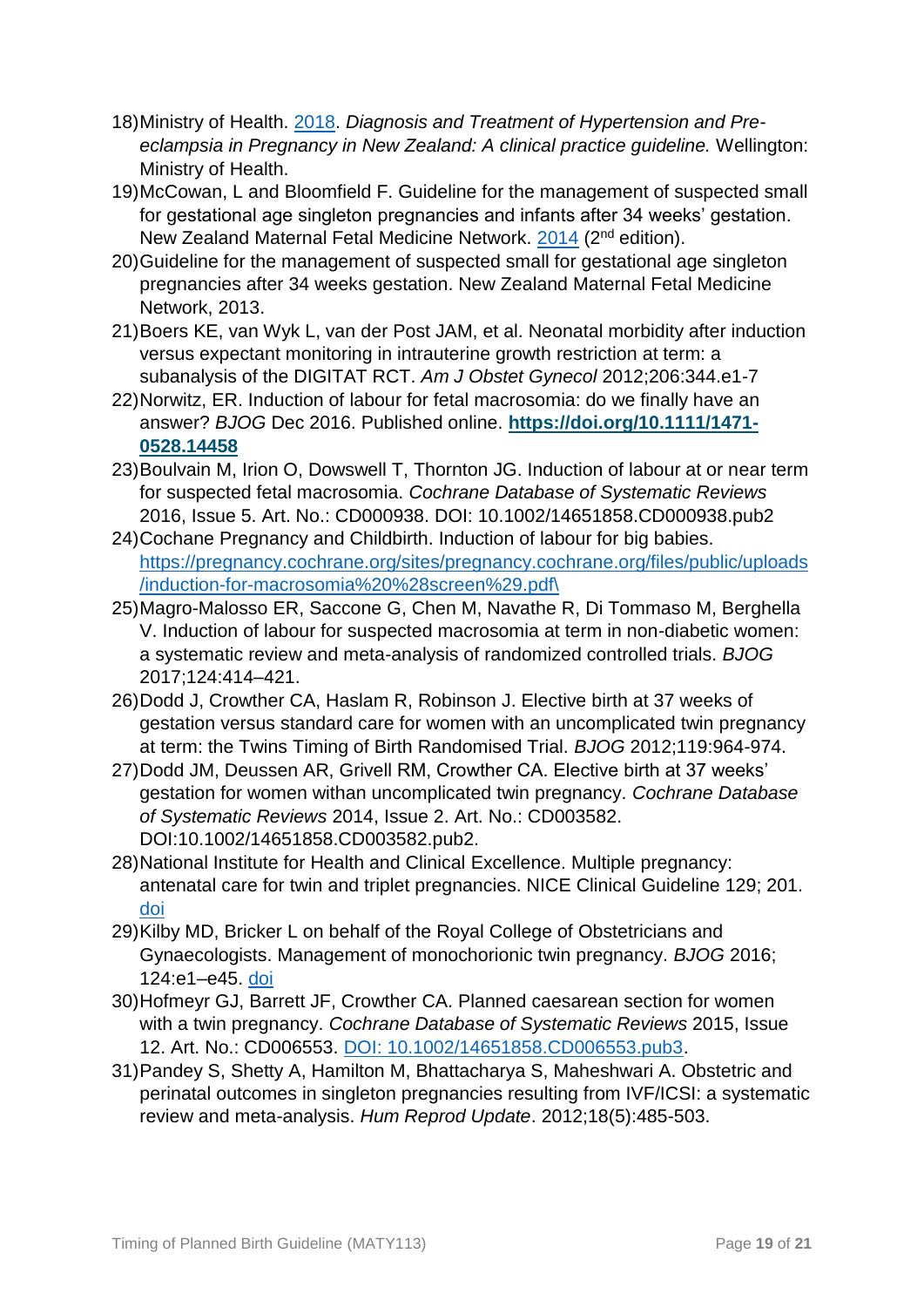- 32)Suzuki S, Otsubo Y, Sawa R, Yoneyama Y, T A. Clinical trial of induction of labor versus expectant management in twin pregnancy. *Gynecologic and Obstetric Investigation*. 2000; 49:24-7.
- 33)Tan TYT. Intrauterine growth restriction. *Current Opinion in Obstetrics and Gynecology* 2005;17(2):135–42.
- 34)Harkness UF. Diagnosis and management of intrauterine growth restriction. *Clinics in Perinatology* 2004;31(4):743–64
- 35)Women's Health Service Maternity Guidelines. Induction of labour. May 2018. Canterbury DHB. [doi.](http://www.cdhb.health.nz/Hospitals-Services/Health-Professionals/maternity-care-guidelines/Documents/GLM0035-Induction-of-Labour.pdf)
- 36)Bhandari S, Raja EA, Shetty A, Bhattacharya S. Maternal and perinatal consequences of antepartum haemorrhage of unknown origin. *BJOG* 2013; DOI: 10.1111/1471-0528.12464.
- 37)Thompson AJ *et al*. Royal College of Obstetricians and Gynaecologists. *Greentop Guideline No. 63 – Antepartum Haemorrhage*. November 2011. [doi](https://www.rcog.org.uk/globalassets/documents/guidelines/gtg_63.pdf)
- 38)Bhattacharya S, Prescott G, Black M, Shetty A. Recurrence risk of stillbirth in a second pregnancy. *Brit J Obstet Gynaecol*. 2010; 117:1243-1247.
- 39)Sharma PP, Salihu HM and Kirby RS. Stillbirth recurrence in a population of relatively low-risk mothers. *Paed Perinat Epidem*. 2007; 21(Suppl.1):24-30.
- 40)Siassakos D *et al*. Royal College of Obstetricians and Gynaecologists. Green-top Guideline No. 55 – Late Intrauterine Fetal Death and Stillbirth. October 2010. [doi](https://www.rcog.org.uk/globalassets/documents/guidelines/gtg_55.pdf)
- 41)Sharma PP, Salihu HM, Kirby RS. Stillbirth recurrence in a population of relatively low-risk mothers. *Paediatr Perinat Epidemiol* 2007;21 Supple 1:24-30
- 42)Black M, Shetty A, Bhattacharya S. Obstetrics outcomes subsequent to intrauterine death in the first pregnancy. *BJOG* 2008;115:269-74.
- 43)Robson S, Chan A, Keane RJ, Luke CG. Subsequent birth outcomes after an unexplained stillbirth: preliminary population-based retrospective cohort study. *Aust N Z J Obstet Gynaecol* 2001;41:29-35.
- 44)Vashevnik, S., S. Walker, and M. Permezel, Stillbirths and neonatal deaths in appropriate, small and large birthweight for gestational age fetuses. *Aust N Z J Obstet Gynaecol* 2007. 47(4): p.302-6
- 45)Kenyon AP and Girling, JC. Royal College of Obstetricians and Gynaecologists. *Green-top Guideline No. 43 – Obstetric Cholestasis*. April 2011. [doi](https://www.rcog.org.uk/globalassets/documents/guidelines/gtg_43.pdf)
- 46)PMMRC. 2013. *Seventh annual report of the Perinatal and Maternal Mortality Review Committee: Reporting mortality 2011*. Wellington: Health Quality & Safety Commission 2013.
- 47)Jauniaux ERM, Alfirevic Z, Bhide AG, Belfort MA, Burton GJ, Collins SL, Dornan S, Jurkovic D,Kayem G, Kingdom J, Silver R, Sentilhes L on behalf of the Royal College of Obstetricians and Gynaecologists. Placenta Praevia and Placenta Accreta: Diagnosis and Management. Green-top Guideline No. 27a. *BJOG* 2018; https://doi.o rg/10.1111/1471-05 28.15306.
- 48)Jauniaux ERM, Alfirevic Z, Bhide AG, Burton GJ, Collins SL, Silver R on behalf of the Royal College of Obstetricians and Gynaecologists. Vasa praevia: diagnosis and management. Green-top Guideline No. 27b. *BJOG* 2018; [https://doi.org/10.1111/1471-0528.15307.](https://doi.org/10.1111/1471-0528.15307)